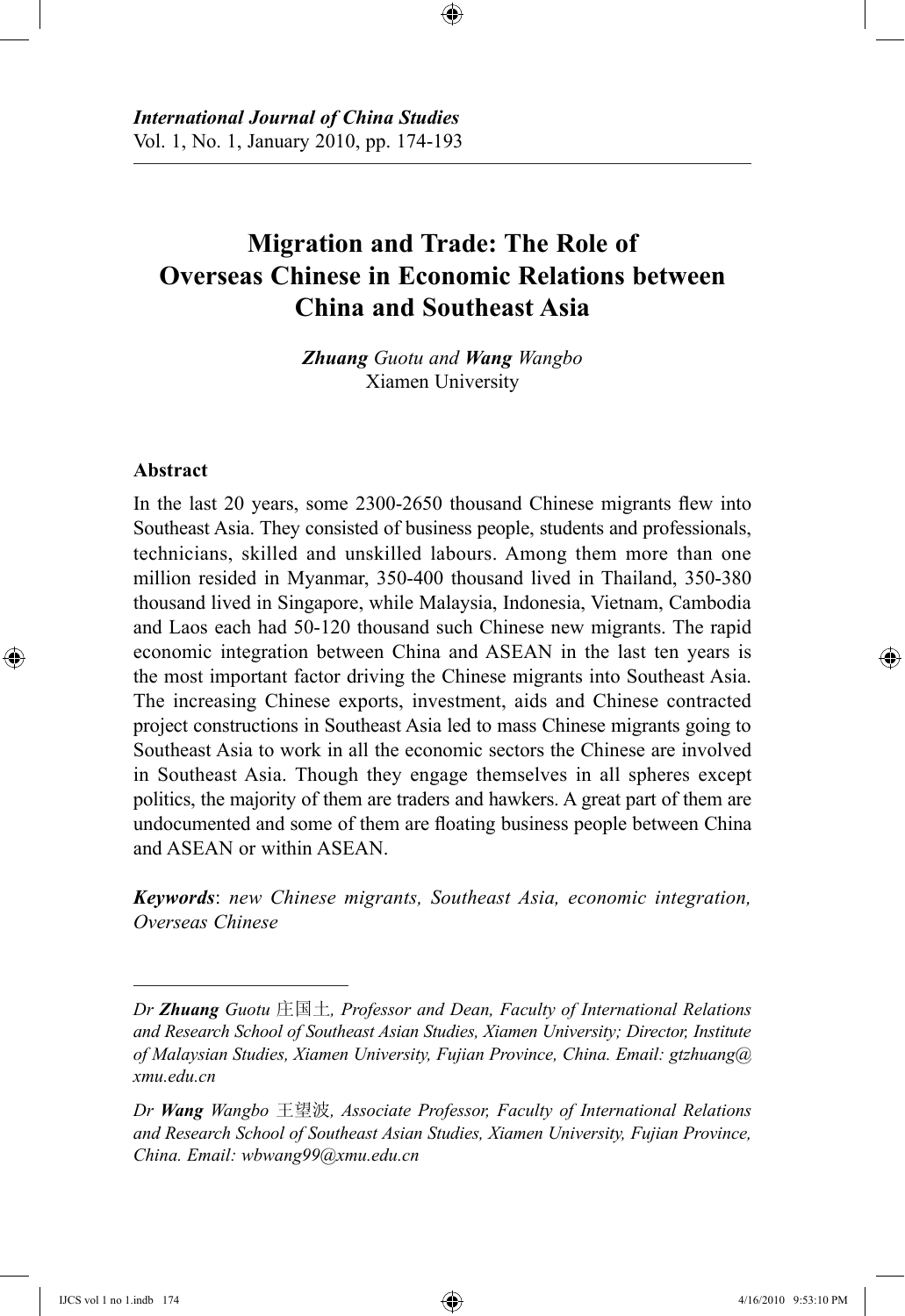## **1. Introduction**

The phenomenon of millions of Chinese people emigrating overseas since the 1970s has attracted the world's attention after the 1980s. It is estimated that more than 6 million Chinese migrants left China and most of them headed for the developed countries, particularly those in North America (Zhuang, 2007). However, a new phenomenon has come to be more visible since late the 20th century – i.e. more and more Chinese migrants are heading for the developing countries in Southeast Asia, Latin America and Africa. The new Chinese migrants are different from their predecessors, who were poor farmers looking for their livelihood abroad – poor educated and spoke only regional dialects. A great part of the new Chinese migrants, some of them are well-educated or brought with them funds, began their adventures in Southeast Asia, South Africa and Latin America since the 1990s in the context of China's overseas economic expansion and friendly political relations with these areas. This paper focuses on why and how some two and a half million Chinese immigrated into Southeast Asia and promoted the economic relations between China and Southeast Asia in the last 20 years.

⊕

#### **2. New Features of New Chinese Migrants Entering Southeast Asia**

#### *2.1. Three Waves of Chinese Migration into Southeast Asia before 1950s*

Chinese merchants had appeared in Southeast Asia for more than two thousand years. Mass Chinese migration to Southeast Asia took place in the mid-17th century after the arrival of the Europeans, and we would like to call it the first wave of Chinese migration into Southeast Asia. In the early period, all the European colonist governments in Southeast Asia tried to recruit the Chinese merchants and handicraftsmen for the construction of and bringing prosperity to the trade ports. Our estimation is that there were already about one and a half million Chinese migrants and their descendants in Southeast Asia by the mid-19th century (Zhuang, 2001: 177).

The second wave of Chinese migration could be marked as the Chinese contract coolie migration, which started in the mid-19th century after the British and French defeated the Chinese government in the second Opium War in 1858-1860 and forced the Chinese government to allow them to recruit coolie labours in China. From the late 19th century to the early 20th century, some five million Chinese labours were exported overseas, and a great part of them were sent to the plantations and mines in Southeast Asia. In the 1920s, the number of Chinese in Southeast Asia, including the local born and mixedblood Chinese, was estimated to be about 5 million (Zhuang, 2001: 185).

The third wave of Chinese migration to Southeast Asia took place in response to the flourishing economic activities in Southeast Asia in the

⊕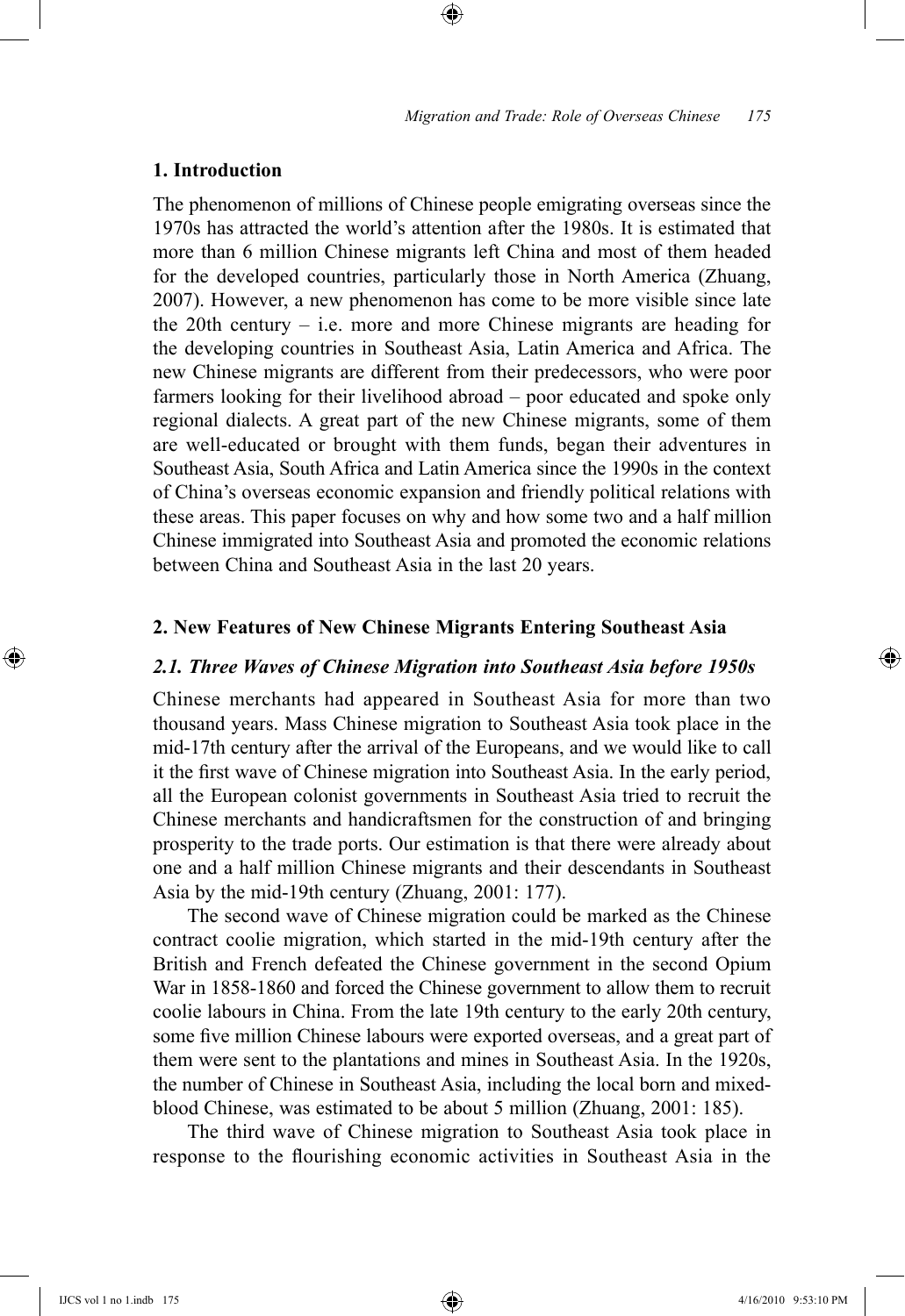1920s-1930s. This period witnessed increasing investments by westerners and the establishment of the modern industrial sectors, as well as the growth of Chinese communities and the spread of pan-Chinese nationalism in Southeast Asia. In the middle of the 1940s, more than 7 million Chinese had already settled down in Southeast Asia. At the beginning of the 1950s, about 10 million Chinese resided in Southeast Asia.

⊕

In the 1950s-1980s, the mass Chinese inflow to Southeast Asia, which had existed for more than three hundred years, was interrupted. On the one hand, the Chinese Communist Party (CCP) government forbade overseas migration and also considered a great part of those Chinese as "bourgeoisie" who should be eradicated. On the other hand, all the Southeast Asian countries' governments forbade the mainland Chinese entering their countries after those countries attained independence. From the beginning of the 1950s to the mid-1980s, almost no new Chinese migrants in significant numbers went into Southeast Asia.

Although almost no new Chinese migrants joined the Southeast Asian Chinese communities, even depending solely on natural birthrate, the ethnic Chinese population in Southeast Asia still increased to about 20 million by around 1990. Among them, 5.46 million were in Indonesia, 5.25 million in Malaysia, 4.81 million in Thailand, 2.52 million in Singapore, 0.96 million in Vietnam, 0.85 million in the Philippines, 0.5 million in Cambodia and 0.46 million in Burma $<sup>1</sup>$ </sup>

# *2.2. Fourth Wave of Chinese Migration: A Part of the Tide of New Chinese Emigration since 1980s*

From the middle of the 17th century to the beginning of the 20th century, Southeast Asia had been the main destination of the Chinese migrants and more than 80 per cent of the Overseas Chinese were concentrated there. The fourth wave of Chinese migration into Southeast Asia constitutes a significant part of the new Chinese emigration since the 1980s. However, migration into Southeast Asia is no longer the major component of Chinese overseas migration. Within the tide of Chinese emigration that started at the beginning of the 1980s, Southeast Asia had almost not been the target destination of the new Chinese overseas emigrants before 1990.

From the mid-1990s, the direction of the flows of the new Chinese migrants has undergone some changes, and not all migrants are heading for the more affluent countries. A large number of them have emigrated to the developing countries, particularly after 2000, and Southeast Asia, Africa, South America and Russia were the main destinations. Unlike those who targeted developed countries and were mostly either professionals or unskilled labours, the majority of mainland China's new Chinese migrants in developing

⊕

↔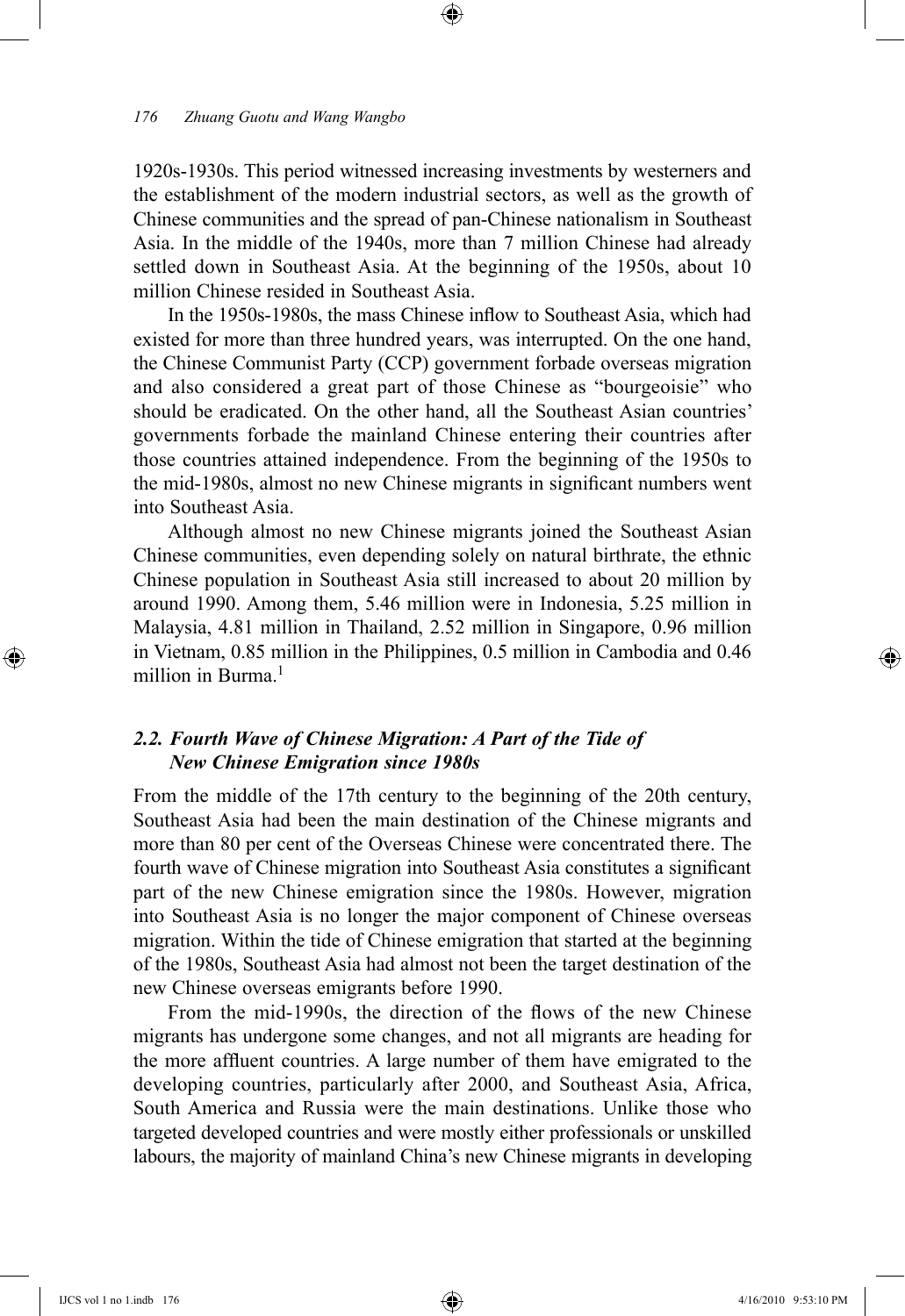countries are engaged in the commercial sectors, like becoming businessmen, vendors or hawkers. As Southeast Asia is the neighbour of China and the economic cooperation between the two sides is far closer than the others, and there exist large ethnic Chinese communities, the new Chinese migrants can arrive in Southeast Asia at a much lower transit cost and find it easy to get a job. Last but not least important is the fact that Southeast Asia is a very diverse region that includes developed countries like Singapore as well as very poor countries like Myanmar, and hence the different groups of new Chinese migrants can engage in different occupations in different countries. This is a rather different phenomenon compared to the Chinese migrants in Africa, South America and Russia, where most of them can only engage in the commercial sector.

⊕

The fourth wave of Chinese emigration to Southeast Asia started in the late 1980s, and the migrants from east Guangdong Province and south Fujian Province were the pioneers. Chaozhou people in east Guangdong where most of the Chinese in Thailand originally came from began again to emigrate to Thailand with tour passports and Jinjiang people in south Fujian where most of the Chinese in the Philippines originally came from tried to enter the Philippines with the pretext of investment or visiting relatives. In the 1990s, Singapore tried to attract as many mainland Chinese students and specialists as possible, especially those who had obtained degrees in developed countries, and China began to export labours to Singapore and Malaysia. The last ten years witnessed an accelerated Chinese emigration into Southeast Asia mainly stimulated by accelerated economic interaction between China and ASEAN as well as China's economic expansion. The hinterland Southeast Asia, like north Thailand and Myanmar, Laos and Cambodia, became the new destinations for Chinese migrants. Meanwhile, Malaysia joined the line of countries who tried to attract Chinese visitors and students. Currently the new Chinese migrants residing in ASEAN should be around some two and a half million, and among them about 100 thousand came from Fuzhou City in Fujian Province.2

#### *2.3. A Great Part of the New Chinese Migrants Are Well Educated*

The first influx of the new Chinese overseas emigrants began with students and scholars who were sent by the Chinese government from 1980 onwards.<sup>3</sup> Until 2003, 700.2 thousand Chinese students and scholars went abroad for study or research, among them 527.4 thousand settled down abroad,<sup>4</sup> and most of them are in North America, Europe, Japan and Australia. Following the footprints of the students are those who have family relatives abroad and those who dare to take the risk to emigrate in "irregular" ways – normally through the international human smuggling network. United States is their preferred destination. To the end of the 1990s, some four million Chinese new

IJCS vol 1 no 1.indb 177 4/16/2010 9:53:10 PM

⊕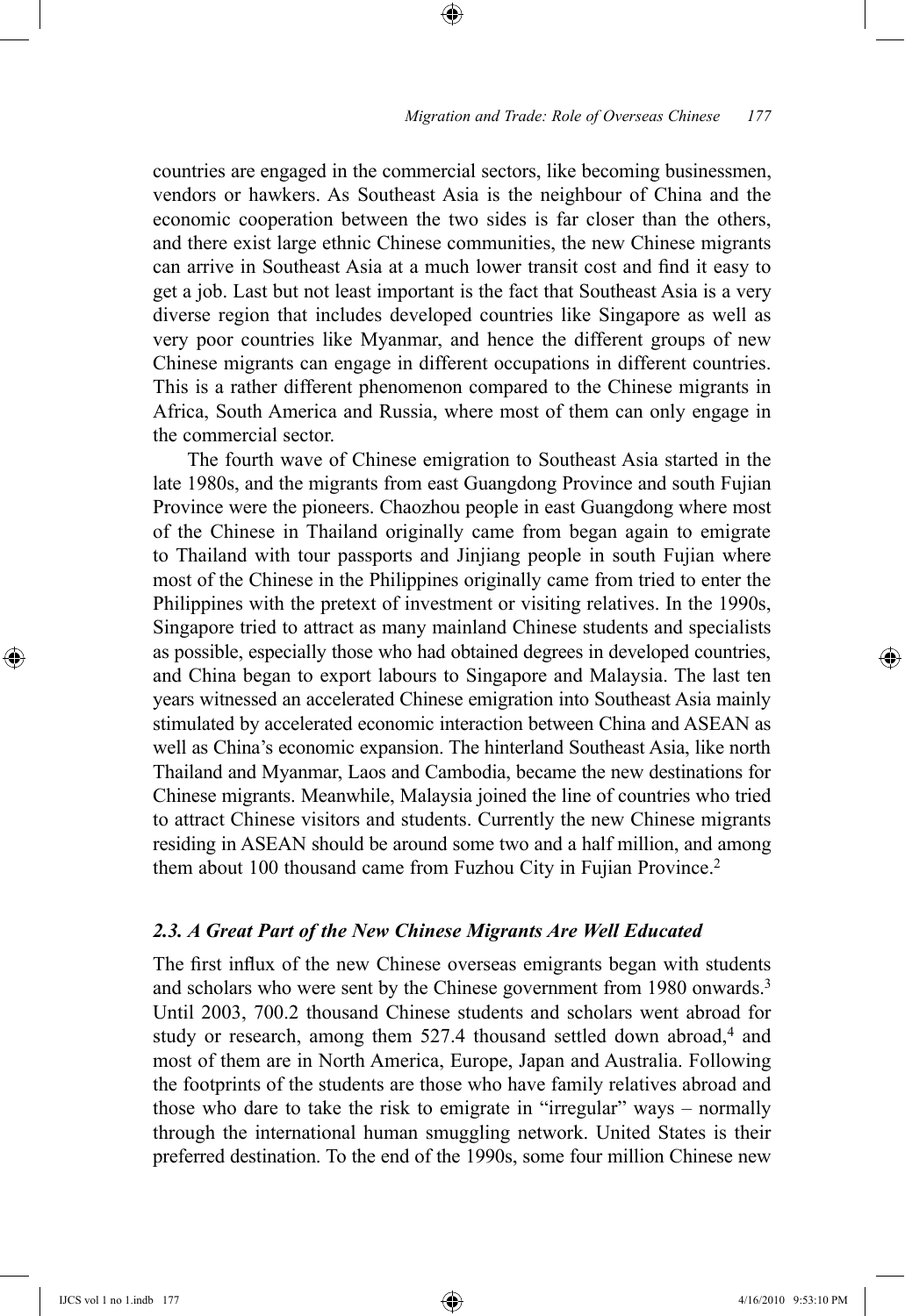emigrants, including those from Taiwan and Hong Kong, settled down abroad and most of them were concentrated in developed countries. This figure is estimated to grow to some 6.5 million towards the end of 2006. Among them more than one million were from Fujian Province,<sup>5</sup> and almost half of the new migrants from Fujian mainly entered USA.

⊕

Regardless of whether they take the way of overseas study for migration or go abroad in the way of family union or overseas investment or even illegal immigration, the new Chinese emigrants are very different from the Chinese migrants before the 1950s. In contrast with their migrant predecessors who were poorly educated and came from poor rural regions, a great part of the new emigrants graduated from universities or colleges in China, and are elites or potential elites in the mainland Chinese society. Our estimation shows that by 2006 about one million mainland Chinese studied abroad and about 70 per cent of them settled down abroad. Adding their families who are normally well educated as well, the number of well-educated Chinese emigrants, including those from Taiwan and Hong Kong who are almost all well educated, could be more than two million.

## *2.4. Emigration for Better Developing Opportunities instead of Survival*

Unlike their predecessors who went abroad searching livelihood for survival, most of these new emigrants did not come from poor families, even including those from rural areas, and what they wanted was to adventure abroad to make a fortune or create a much better life, especially for those who were investment immigrants. China's rapid economic growth results in increasing foreign trade and overseas investment, which offered more chances for new Chinese migrants to engage in occupations in the sectors related to them. In return more new Chinese migrants can promote China's economic expansion. Another difference is in the origins of the Chinese emigrants. For a hundred years almost all the Southeast Asian Chinese came from the Fujian and Guangdong provinces in southeast China. However, the new Chinese emigrants heading for Southeast Asia are from almost all parts of China, and in recent years more and more Chinese migrants from the west and central provinces like Hunan, Sichuan and Hubei are involved in the wave of migration to Southeast Asia.

# *2.5. Floating rather than Settling Down upon Their First Arrival*

Moreover, the process of globalization also gave the new Chinese migrants a floating feature. In contrast to the old emigrant generation who normally landed and rooted themselves in the country they first arrived in, many new migrants are self-called "globalists" preferring to float from one country to

⊕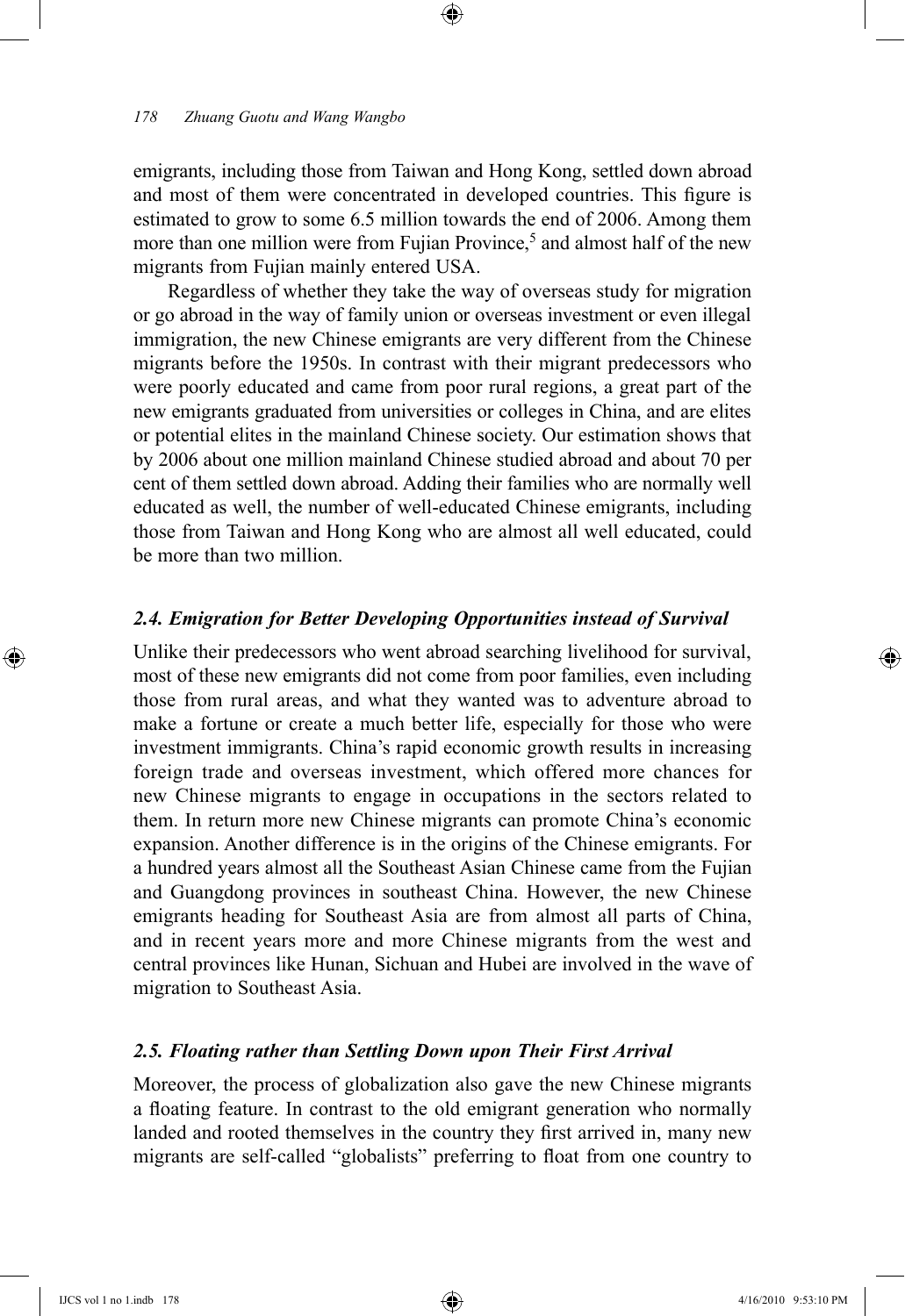another in order to seek better opportunities. Like their predecessors, they are the first emigrant generation and logically keep close relations with where they originated from because of the strong Chinese consciousness of clan and hometown. However, unlike their nationalist predecessors, the new Chinese migrants mainly look out for their own self-interests when they stress their China link. They are people who are chasing profits everywhere in the world. Therefore, we do not agree with the comments by many western journalists and scholars that these new migrants are Chinese nationalists and do not feel that they have stopped being part of China.<sup>6</sup>

⊕

# **3. What Drives New Chinese Migrants into Southeast Asia?**

While many factors which emerged after the mid-1980s stimulated and accelerated the process of Chinese emigration to Southeast Asia, we would like to emphasize the factor of rapid economic interaction between China and Southeast Asia, particularly the rapidly increasing bilateral trade and Chinese investment in Southeast Asia.

# *3.1. Improvement of Political Relations and Transformation of China's Image*

Before the 1980s, the People's Republic of China (PRC) and most of the Southeast Asian countries had been in a politically hostile situation. China was considered by most of the Southeast Asian countries to be bending on exporting the communist ideology, supporting the military insurrections led by the communist parties against the Southeast Asian governments, making use of the Overseas Chinese in Southeast Asia as the Fifth Column, and intending to use military force on land- and sea-border disputes. In short, China was perceived as a threat by most of the Southeast Asian countries. Since 1978, China gradually gave up a foreign policy dominated by radical ideology and proceeded to pursue a "good neighbourliness" policy, the core purpose of which is to keep a stable and friendly relationship with Southeast Asia in seeking a peaceful international environment for domestic economic development.

When Malaysia and the Philippines established diplomatic relations with China in 1974 and 1975 respectively, China promised in the diplomatic statement not to interfere in ethnic Chinese issues. However, the political relations between the two sides did not obviously improved because China had still not totally cut off its relations with the communist parties in these two countries due to its traditional relations with the communist parties in Southeast Asia. Until the early 1980s, China informally promised the anti-Communist governments in Southeast Asia not to support the communist

⊕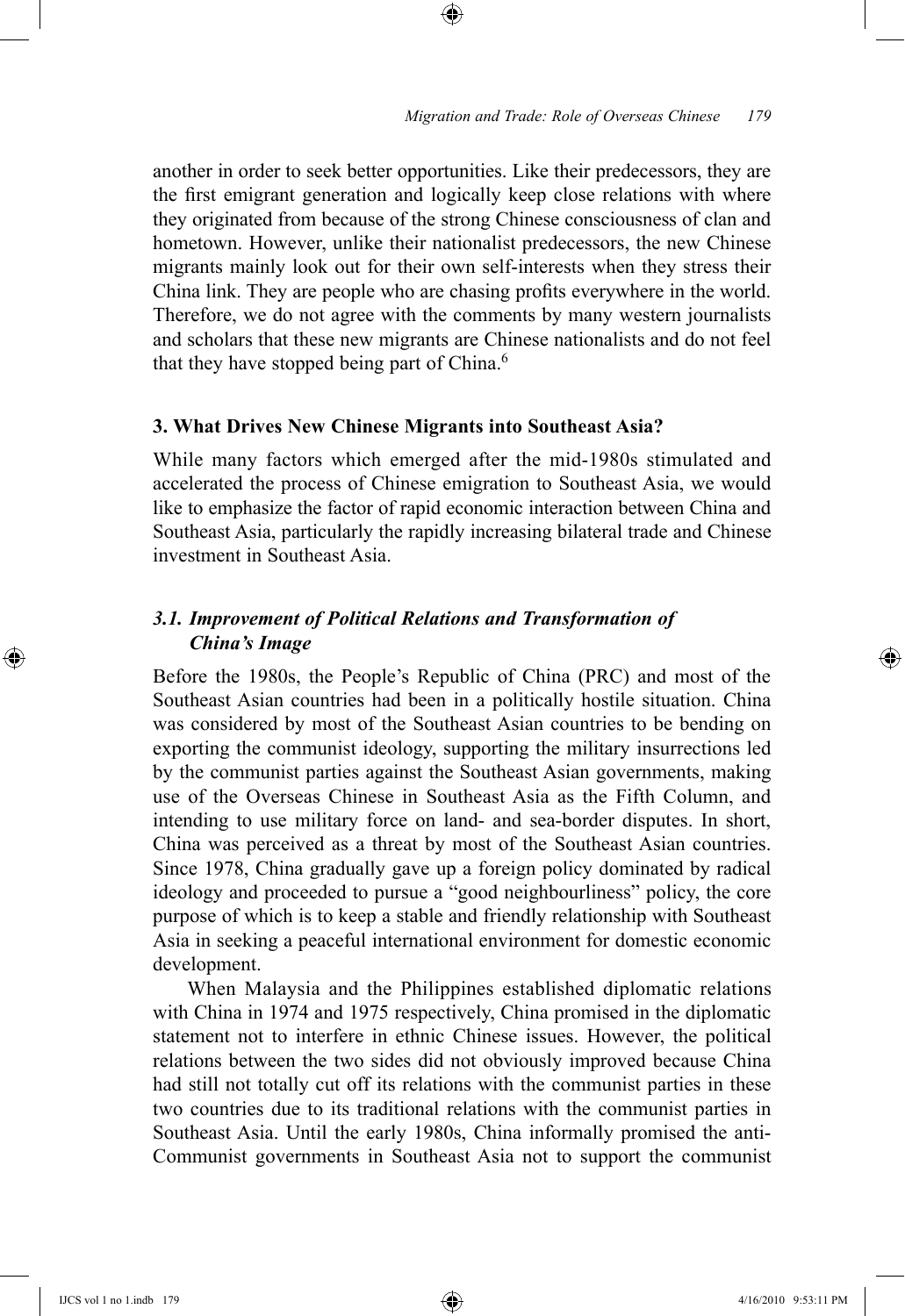parties in these countries whether in moral or material terms. In practice China had gradually given up such support based on the communist ideology after the end of the 1970s.

⊕

The Southeast Asian communist parties had always been considered by the local authorities to be related to the Overseas Chinese, and China's cutting off its relations with the communist parties in Southeast Asia had helped to reduce the suspicion that the Overseas Chinese could be used by China as the Fifth Column. When the Chinese prime minister Li Peng visited Jakarta in 1990 for the restoration of diplomatic relations between China and Indonesia, he stressed again based on the memorandum for the restoration of diplomatic relations signed by the two governments, that China did not recognize dual nationalities and the Chinese descendants who have Indonesian nationality will not be recognized as Chinese citizens.7 When anti-Chinese rioting occurred in 1998 soon after the Asian financial crisis, China kept a patient attitude and avoided criticizing the Indonesian government sharply. After the Suharto regime, the successor Indonesian governments abandoned the assimilation policy on Indonesian Chinese and allowed them to be citizens with full legal rights. As the Indonesian government, which had been considered to be holding the harshest attitude towards the ethnic Chinese, improved its policy on ethnic Chinese, the ethnic Chinese have not become barriers in the relationship between China and the Southeast Asian countries.

The South China Sea dispute among mainland China, Taiwan, Vietnam, the Philippines, Malaysia and Brunei, who all have their own territorial claims to various parts of the South China Sea, had brought China into several conflicts with Vietnam and the Philippines through the 1980s and 1990s. However, these conflicts did not result in serious military confrontation as China would not solve disputes with neighbouring countries by force. In 2002, China signed the Declaration on the Conduct of Parties in the South China Sea which was proposed by the ASEAN Regional Forum and designed to solve dispute by conduct of involved sides (Dalpino and Steinberg, 2003: 49). In October 2003, China's prime minister Wen Jiabao signed in Bali the Treaty of Amity and Cooperation in Southeast Asia which was proposed by ASEAN in 1976, in order to show the Chinese government's attitude to keep a friendly relationship with ASEAN on the principle of mutual respect and thus give up the use of force in disputes. On the thirteenth borderline negotiations at the government level between China and Vietnam in 2007, China and Vietnam agreed to finally clear the dispute on land border in 2008, and let the sea border dispute be discussed in further negotiation. It means that China has already ended the land border disputes and let the South China Sea dispute be solved by further peaceful negotiations in the future.

Last but not least, in terms of political relations between China and Southeast Asia, when Southeast Asian countries were suffering in the financial

⊕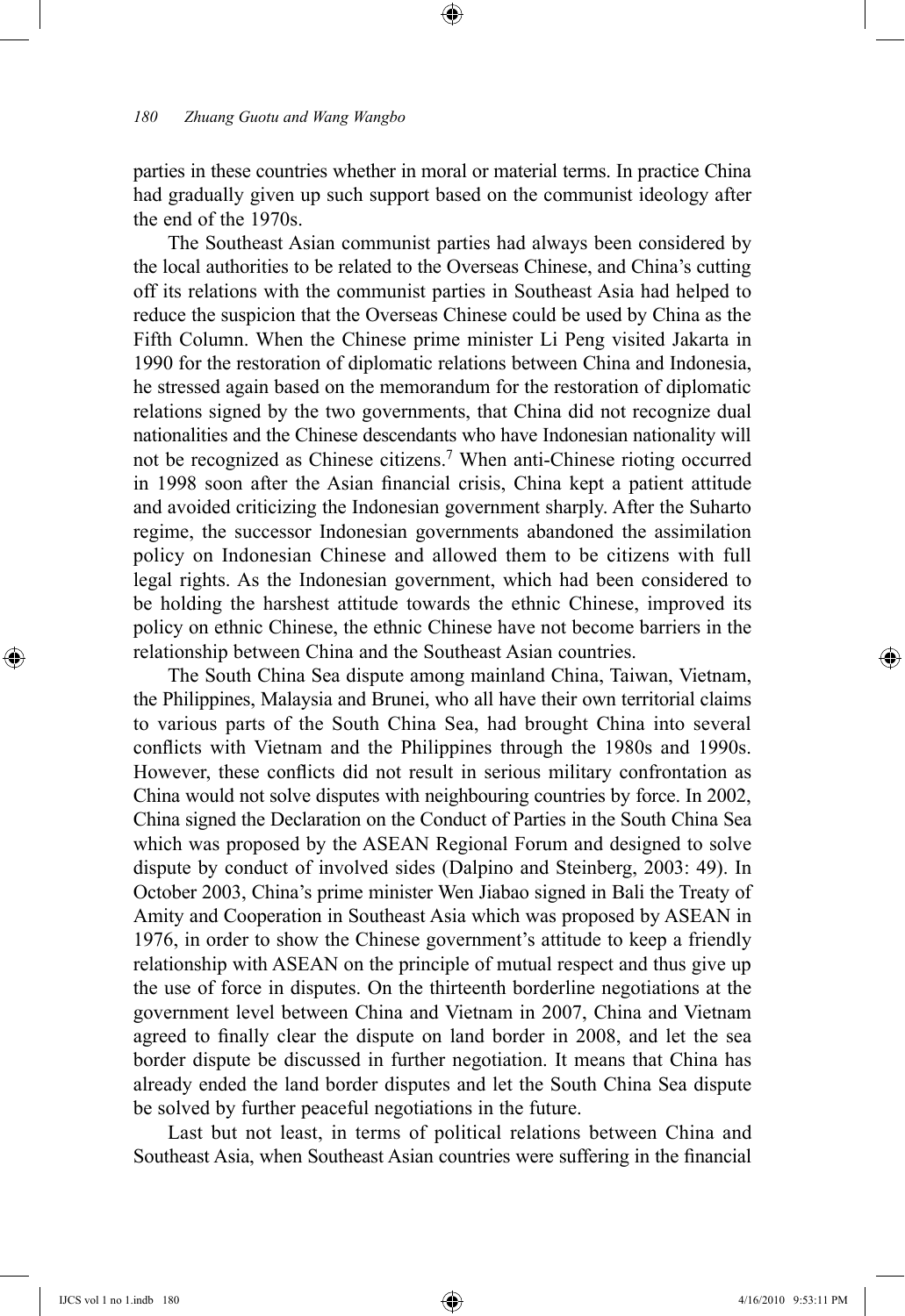crisis of 1997/98 with their currencies in free fall, China resisted pressure to devalue its currency, thereby saving the Southeast Asian countries from being further hurt. Since then, China has received more and more recognition from the Southeast Asian countries as a responsible big country playing a constructive role in regional economic and political affairs.

⊕

When China's image was regarded by ASEAN as benign along with China's rapid rising in Asia, Chinese migrants were not considered to be as unacceptable as before.

# *3.2. Intimate Economic Interactions between ASEAN and China*

We paid particular attention to the economic integration between ASEAN and China and considered it as the most important factor that made Chinese migration to Southeast Asia possible and acceptable.

The economic integration between ASEAN and China was partly initiated by the ethnic Chinese in Southeast Asia. In the first decade of China's opening to the world, there were US\$9546.5 million of foreign direct investments (FDI) in mainland China, and among the total FDI in China, US\$9254.16 million came from the Chinese overseas, and US\$292.34 million came directly from the Southeast Asian Chinese.<sup>8</sup> During 1990-2007, FDI into China increased rapidly, and in the total FDI of US\$790.747 billion, 39.02 per cent or US\$308.533 billion came from Hong Kong, and 5.72 per cent or US\$45.239 billion from Southeast Asia.<sup>9</sup> Meanwhile, it was believed that a sum much bigger than what the statistics show flowing into mainland China from the Southeast Asian Chinese was in the name of Hong Kong capitals. Because direct investment from some Southeast countries into the Mainland during the 1980s-1990s had raised political sensitivity and resulted in the local authorities' suspicion of the ethnic Chinese loyalty, many huge Southeast Asian Chinese enterprises established their agencies in Hong Kong to engage in investment into mainland China. Hong Kong has played a role as the centre of financial and business services for the Overseas Chinese entrepreneurs in the world, and it is a reasonable and easy choice for the ethnic Chinese in Southeast Asia to invest into mainland China through their Hong Kong branch companies.10 The intimate economic interactions between ASEAN and China were mainly marked by the rapidly increasing bilateral trade and it was also greatly due to the ethnic Chinese in Southeast Asia, who play a crucial role in promoting trade between Southeast Asia and China in the first two decades after China's opening to the outside world.

The total trade between China and ASEAN increased from US\$7.42 billion in 1990 to US\$202.55 billion in 2007, or increased more than 20 times in 18 years. In 1993 the total trade between China and ASEAN was only US\$10 billion, and in 2000 this figure grew to US\$35 billion. The last

⊕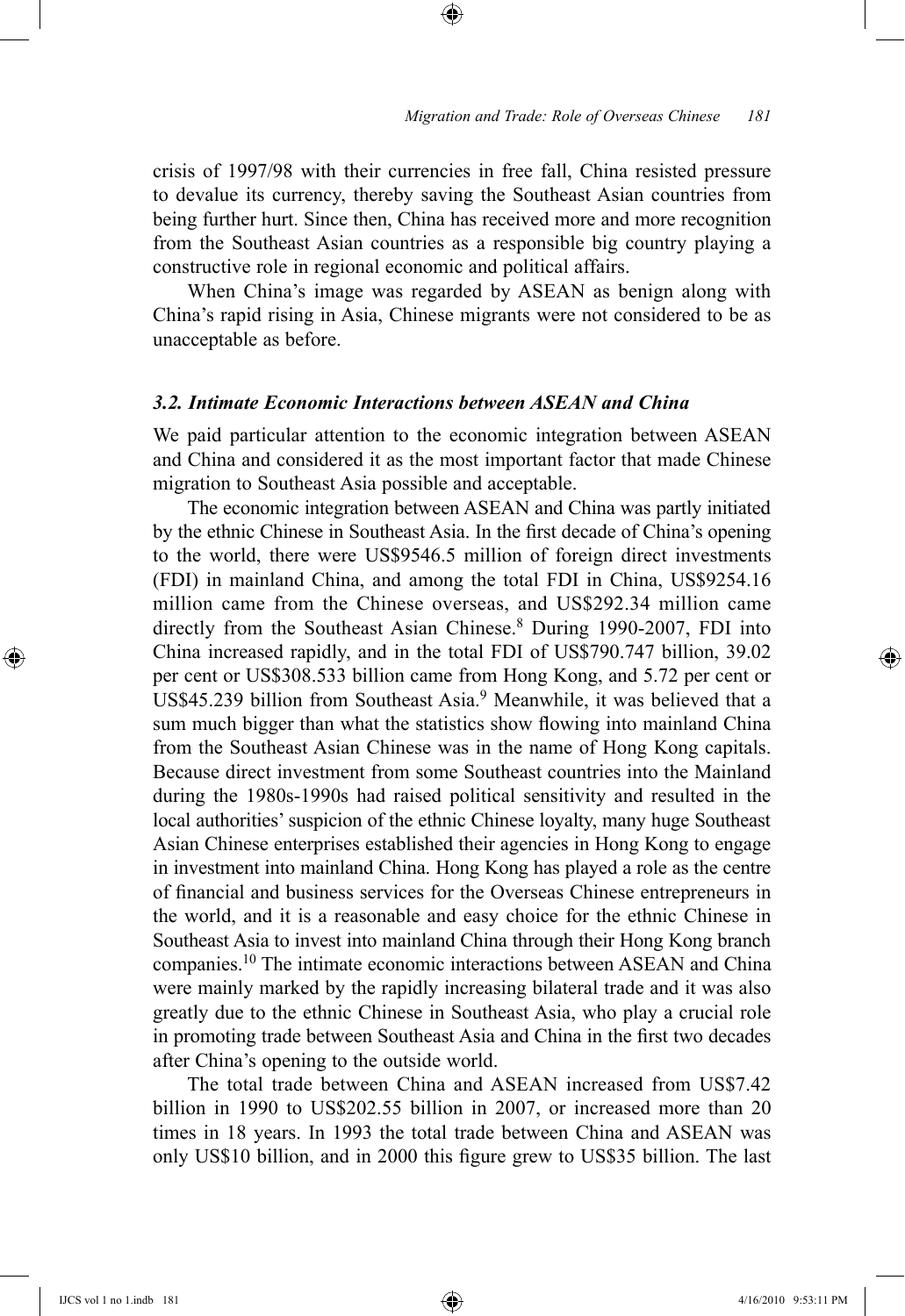| Year | Total  | Export | Import |
|------|--------|--------|--------|
| 2007 | 202.55 | 94.18  | 108.37 |
| 2006 | 160.84 | 71.31  | 89.53  |
| 2005 | 130.37 | 55.37  | 75.00  |
| 2004 | 105.88 | 42.90  | 62.98  |
| 2003 | 78.26  | 30.93  | 47.33  |
| 2002 | 54.79  | 23.57  | 31.22  |
| 2001 | 36.52  | 19.82  | 16.70  |
| 2000 | 35.01  | 18.63  | 16.38  |
| 1999 | 25.41  | 13.86  | 11.55  |
| 1998 | 22.40  | 11.85  | 10.55  |
| 1995 | 20.42  | 11.71  | 8.71   |
| 1990 | 7.42   | 4.79   | 2.63   |

⊕

Table 1 Mainland China's Trade with Southeast Asia, 1990-2007 (US\$ billion)

Sources: Figures of 1990-2001 – International Monetary Fund (IMF), *Direction of Trade Statistics*, quoted from Nie Dening, *Quanqiuhua xia Zhongguo yu Dongnanya Jingmao Guanxi de Lishi, Xianzhuang ji Fazhan Qushi*  [History, current situation and trends: trade between China and ASEAN under the context of globalization], Xiamen: Xiamen University Press, 2006, p. 406; figures of 2002-2007 – from *Direction of Trade Statistics*, Ministry of Commerce of China.

few years witnessed a high tide of bilateral trade. In 2001 total trade between the two sides was US\$36.52 billion, and in 2007 this figure rapidly grew to US\$202.55 billion.

Actually the real figure of bilateral trade will be more than what is shown in China's government statistics, as a great part of border trade and hawker trade was not included, particularly the trade with Myanmar, Cambodia, Laos and Vietnam.

The launching in November 2002 of the process to establish the China-ASEAN Free Trade Area (CAFTA) was significant to promote the economic interaction of both sides. According to the framework agreement of CAFTA both sides will eliminate most tariff lines from 2005 onwards, until zero tariffs in 2010. It means that the world's largest free trade zone with 1.7 billion people will be created by 2010. Although labour movement between the two sides had not been mentioned in the agreement, more capital and commodity flowing will result in an easier flow of traders and labour between the two sides.

⊕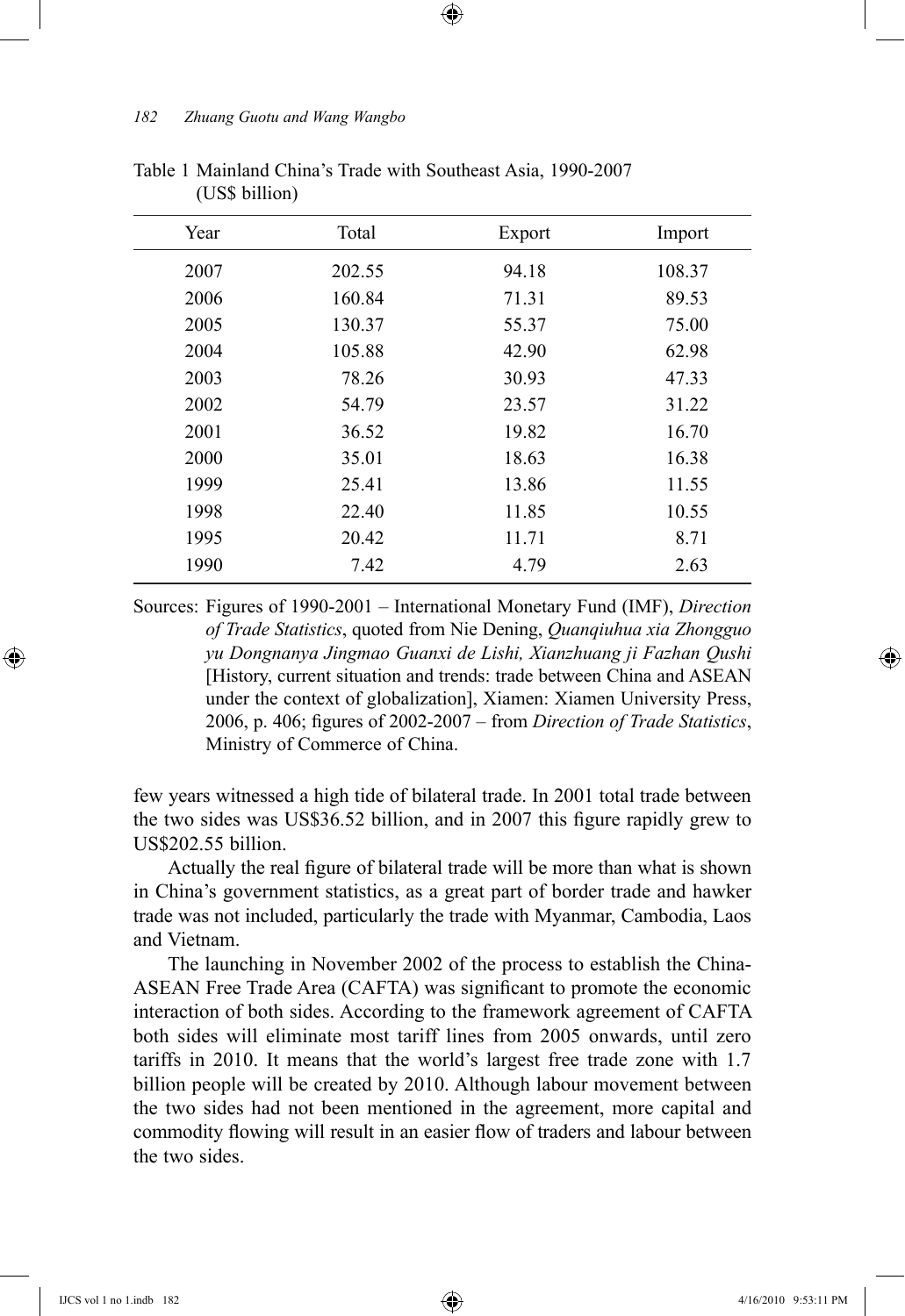| Countries     | 2001  | 2002  | 2003  | 2004  | 2005  | 2006  | 2007  |
|---------------|-------|-------|-------|-------|-------|-------|-------|
| <b>Brunei</b> | 165   | 263   | 346   | 299   | 261   | 315   | 355   |
| Myanmar       | 631   | 862   | 1077  | 1145  | 1209  | 1460  | 2062  |
| Cambodia      | 240   | 276   | 321   | 482   | 563   | 733   | 933   |
| Indonesia     | 6724  | 7928  | 10229 | 13481 | 16789 | 19057 | 25009 |
| Laos          | 62    | 64    | 109   | 114   | 129   | 218   | 262   |
| Malaysia      | 9425  | 14271 | 20128 | 26261 | 30703 | 37112 | 46398 |
| Philippines   | 3566  | 5260  | 9490  | 13328 | 17558 | 23412 | 30616 |
| Singapore     | 10934 | 14018 | 19353 | 26684 | 33149 | 40854 | 47157 |
| Thailand      | 7050  | 8561  | 12655 | 17343 | 21812 | 15704 | 34639 |
| Vietnam       | 2815  | 3264  | 4634  | 6743  | 8196  | 6666  | 15117 |

Table 2 Mainland China's Trade with Each Country of ASEAN, 2001-2007 (US\$ million)

⊕

Source: *Direction of Trade Statistics*, Ministry of Commerce of China.

When cheaper commodities made in China, from large machines to daily necessities, were popularly accepted in Southeast Asia, the Chinese traders, who were suppliers of Chinese goods or investors, were welcome by the local people in Southeast Asia. The Chinese small vendors also benefited from being suppliers of Chinese goods, as they could earn their livelihoods from selling Chinese goods at their street-side stalls. A great part of the new Chinese migrants in Southeast Asia acted as mobile vendors upon their arrival, and several months or years later, they would be able to have small stores with several employees if they had been diligent and thrifty enough like the old migrant generation. Be they big businessmen or small store owners, they all preferred to employ Chinese workers, and this offered a new space for the new coming migrants' living. The new Chinese migrants also benefited from the prosperity of border trade between China and Vietnam and Myanmar, which resulted in several thousand Chinese vendors frequently making a living at the border each day. Currently, the new Chinese migrants owning small stores and street-side stalls are spread over many cities and towns in Southeast Asia, particularly in north Thailand, north Myanmar, Laos, Cambodia, Malaysia and the Philippines. The rapid commercial expansion of new Chinese migrants even begins to challenge the monopoly position of ethnic Chinese in the sale of China-made goods. The cheap Chinese goods occupying a great part of the Southeast Asian market in recent years has greatly helped the Chinese businessmen, vendors and hawkers, who act as the suppliers of Chinese goods, to settle down in Southeast Asia.

⊕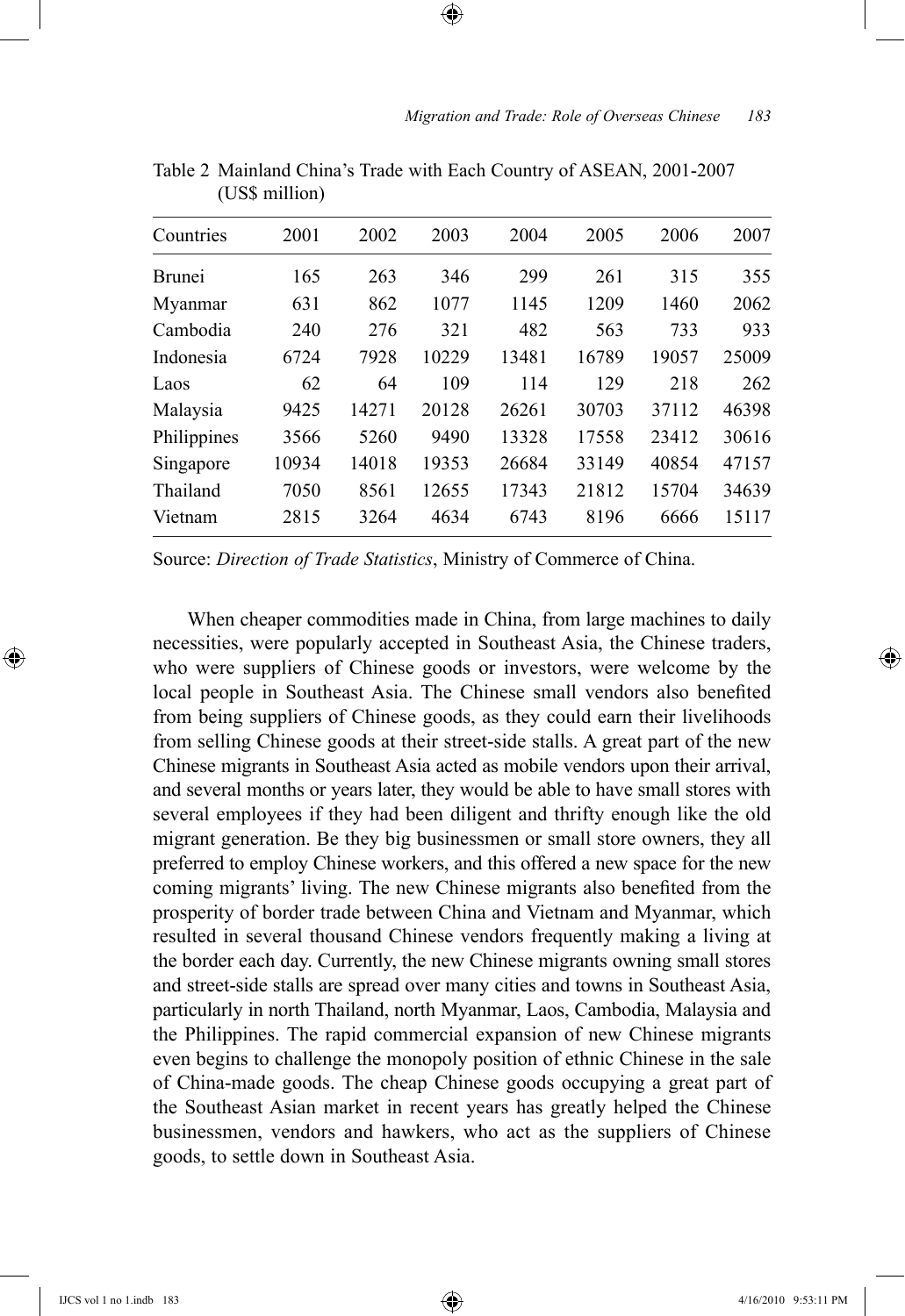## *3.3. Chinese Investment and Contracted Projects in Southeast Asia*

Chinese investment and contracted projects in Southeast Asia have also led to an increase in the number of Chinese migrants because the Chinese invested enterprises like to hire technicians and administrative staff from the Mainland, and the project constructions contracted by Chinese have to depend on Chinese technicians, skilled workers and even unskilled workers introduced from the Mainland, like the cases in Singapore.

⊕

Until the late 1990s, China had always been a country waiting for FDI, including those from Southeast Asia, though a few state-owned resource companies did engage in some outward investments, like the Petro China (中 国石油公司) investment in the oil sector in Indonesia.

From the late 1990s onwards, China is rapidly emerging as an important investor in Southeast Asia, particularly in the last few years. On the one hand, China's high economic growth from the 1990s onwards has led to a significant increase in the demand for fuel and industrial raw materials, and China's increasingly internationalized economy needs to obtain an international marketing and distribution network as quickly as possible. Moreover, sustained rapid economic growth has also led to substantial capital inflows and a big current account surplus, as well as huge foreign reserves, which have given the Chinese enterprises, especially the state-owned companies, the ability of outbound direct investment. On the other hand, over-supply has become a serious challenging issue in some of China's industries, such as textiles and clothing, bicycles, footwear, and electrical appliances, since the late 1990s. Many small and medium-sized Chinese enterprises were driven by fierce domestic competition into the determination to venture into foreign markets. Southeast Asia became the first target as it is within the neighbouring area and huge numbers of ethnic Chinese, who had been the traditional consumers of Chinese products, lived there.

According to the Chinese government statistics, the Mainland's investments in Southeast Asia amounted to about US\$2.763 billion in 1996-2007. Some Chinese outbound investments were registered in the name of the local people in ASEAN and thus were not shown in ASEAN's statistics, which resulted in different figures in the two statistical sources. In fact, according to either the Chinese government's or ASEAN's statistics, the total FDI from mainland China into Southeast Asia was still very small in comparison to that of USA or Japan, and even much less than those of Taiwan and Hong Kong.

Normally, the private Chinese investors would not show their wealth in China while they also wanted to escape from taxation. Therefore, many small and medium-sized Chinese investors just brought cash abroad, and such investments were actually not included in the Chinese government statistics. When they reported their outbound investments to the Chinese government but invested their capitals in the names of the local partners, these investments

⊕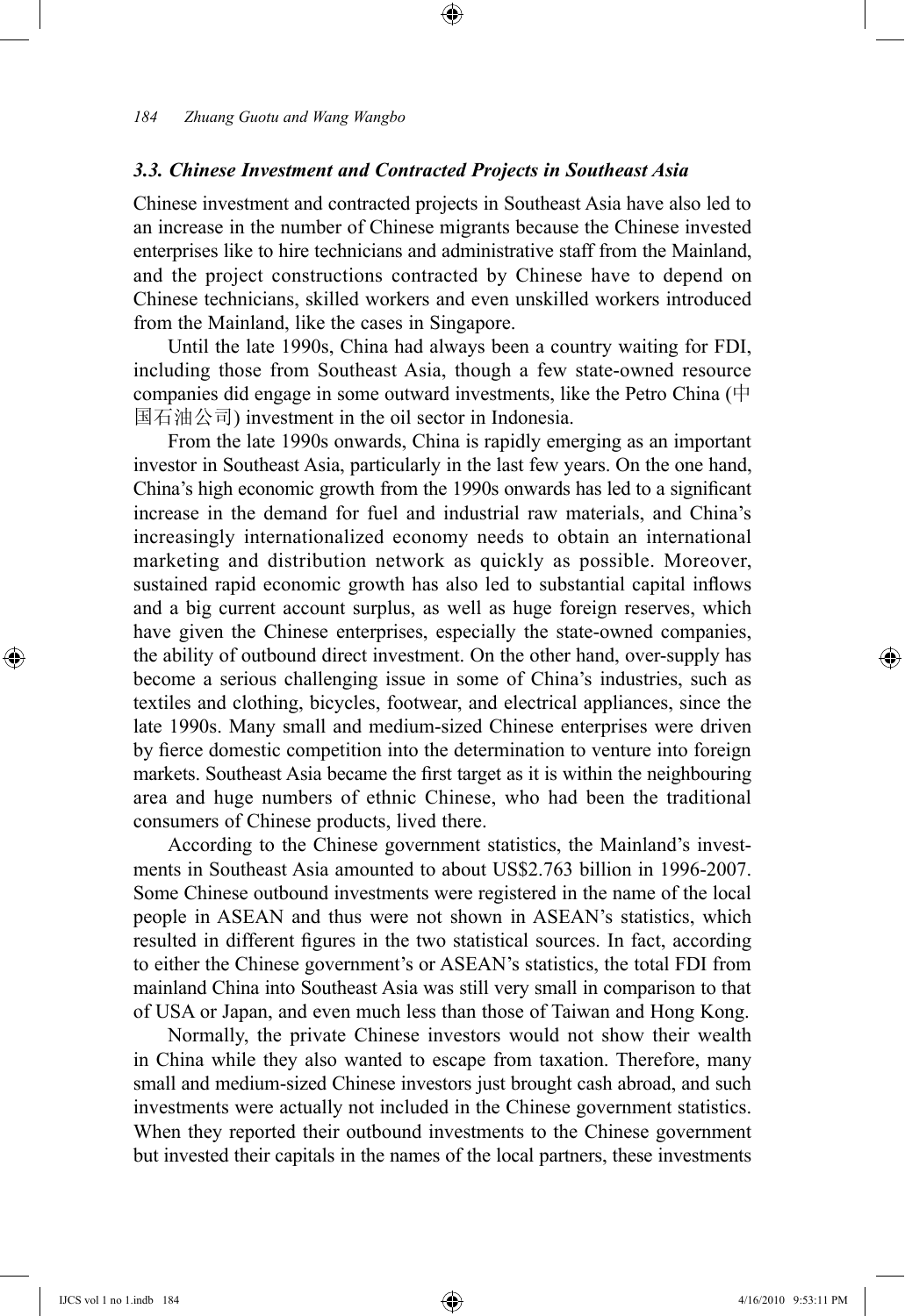Table 3 Mainland China's Investments in Southeast Asia, 1996-2007 Table 3 Mainland China's Investments in Southeast Asia, 1996-2007 (US\$ million) (US\$ million)

 $\bigoplus$ 

| Year  | Vietnam  | Laos            | Cambodia                                       | Myanmar  | Thailand                                                                                                                                                                                                                                                                                                                         | Malaysia | Singapore | Indonesia        | Philippines | Brunei         |
|-------|----------|-----------------|------------------------------------------------|----------|----------------------------------------------------------------------------------------------------------------------------------------------------------------------------------------------------------------------------------------------------------------------------------------------------------------------------------|----------|-----------|------------------|-------------|----------------|
| 1996  |          |                 | 16.305                                         | 14.3     | 3.532                                                                                                                                                                                                                                                                                                                            | 1.32     | 1.054     | 1.53             | 0.681       |                |
| 1997  | 0.58     |                 | 10.017                                         |          |                                                                                                                                                                                                                                                                                                                                  | 0.889    | 2.424     | 1.792            |             | ᅌ              |
| 1998  | 2.22     | 0               | 5.877                                          | 2.53     | 0.8                                                                                                                                                                                                                                                                                                                              | 5.616    | 11.12     | 10.856           | 0.832       | 0              |
| 1999  | 6.62     | $\mathbf 2$     | 32.77                                          | 6.63     | 2.04                                                                                                                                                                                                                                                                                                                             |          | 2.94      | 18.95            |             |                |
| 2000  | 17.6135  | 2.44            | 17.2255                                        | 32.8708  | 3.2567                                                                                                                                                                                                                                                                                                                           | 0.4789   | 0.9693    | $\overline{8.0}$ | 3.63        | 0              |
| 2001  | 26.79    | 1.16            | 34.8717                                        | 1.784    | 121.2858                                                                                                                                                                                                                                                                                                                         | 0.4392   | 0.3837    | 0.64             | 0.231       | 0              |
| 2002  | 27.787   | $\overline{61}$ | 5.1526                                         | 15.7794  | 3.94942                                                                                                                                                                                                                                                                                                                          | 98.72    | 2.0914    | 3.71             | 0.9224      | 0.4508         |
| 2003  | 8.166    | 2332            | 33.375                                         |          | 49.1318                                                                                                                                                                                                                                                                                                                          | 3.1895   | 26.2213   | 103.1155         | 0.50        | 0              |
| 2004  | 19.8787  | 10.22           | 101.604                                        | 12.2832  | 28.00172                                                                                                                                                                                                                                                                                                                         | 7.075    | 17.449    | 26.4455          | 0.538       | 0              |
| 2005  | 55.2205  | 6.992<br>न      | 60.5698                                        | 1.004    | 72.165                                                                                                                                                                                                                                                                                                                           | 5.8539   | 20.59     | 30.42927         | 1.6295      | $\circ$        |
| 2006  | 43.52    | 48.04           | 9.81                                           | 12.64    | 15.84                                                                                                                                                                                                                                                                                                                            | 7.51     | 132.15    | 56.94            | 9.30        | 0              |
| 2007  | 110.88   | 54.35           | 64.45                                          | 92.31    | 76.41                                                                                                                                                                                                                                                                                                                            | 77.67    | 397.73    | 99.09            | 4.50        | $\frac{18}{1}$ |
| Total | 320.2757 | 5352<br>272.    | 392.0276                                       | 179.2614 | 376.41244                                                                                                                                                                                                                                                                                                                        | 221.0287 | 615.1227  | 361.4983         | 22.7639     | 1.6308         |
| Note: |          |                 | These figures exclude the financial investment |          | Economic Relations and Trade), 1997-2003; Zhongguo Shangwu Nianjian (China Commerce Yearbook), 2004-2008; Guobie<br>Source: Ministry of Commerce of the People's Republic of China – Zhongguo Duiwai Jingji Maoyi Nianjian (Yearbook of China's Foreign<br>Maoyi Touzi Huanjin Baogao 2006 (Foreign Market Access Report: 2006). |          |           |                  |             |                |

 $\bigoplus$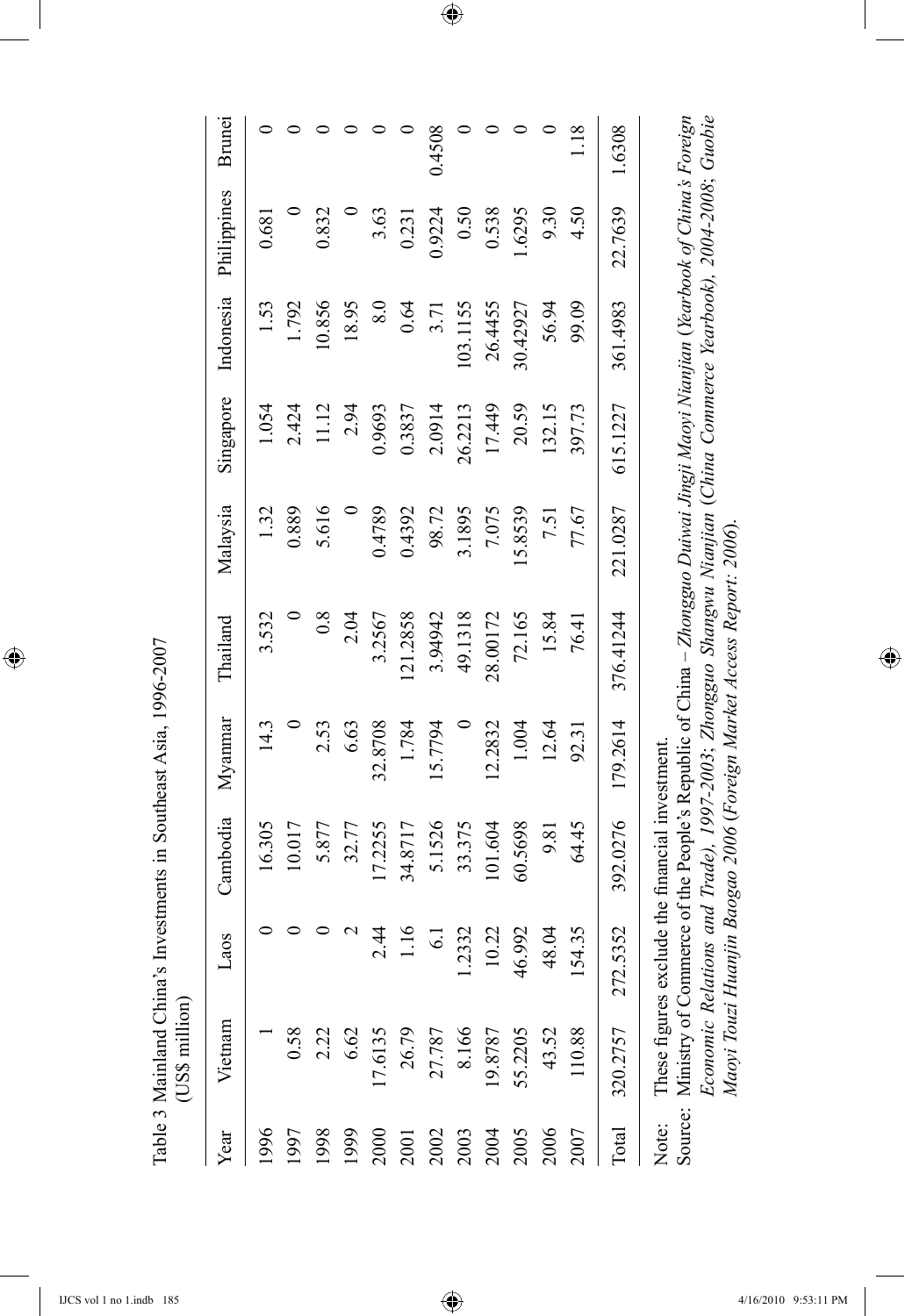would not be included in ASEAN's statistics. This occurred particularly in northern Indochina where many Chinese investors just brought cash and crossed the border to invest there in the local people's names for the reason of convenience. Therefore we are sure that the Mainland's real total investment is much more than that shown in both statistics, though we could not offer the precise figure.

⊕

China's investments in Southeast Asia are mainly involved in the sectors of the exploiting and processing of resources which can be exported to China as well as the manufacturing industries which have export quotas to developed countries, particularly in Laos, Cambodia, Myanmar, Thailand and Indonesia. These sectors need more labours and technicians on low- and medium-tech levels, and this leads to the massive influx of Chinese skilled workers and technicians into Southeast Asia.

By August 2006, the Chinese-invested enterprises in Laos had been involved in 43 projects of mining and mineral exploration, which were about 34 per cent of Laos' total mineral projects.<sup>11</sup> The same phenomenon also emerged in Cambodia, Thailand and Myanmar. In Cambodia, Chinese investments were concentrated in the sectors of electricity, textiles, garments, building materials and engineering contracts.12 In Thailand, China's FDI reached US\$376.41 million in 1996-2007, and most of China's invested projects were involved in the sectors of the processing of agricultural products and exploitation of resources.

In comparison to USA's 19.5 per cent and Japan's 13.3 per cent of total FDI in ASEAN in 1995-2004, China's FDI in ASEAN was only 0.4 per cent of total FDI, and only 7.1 per cent when it included Hong Kong and Taiwan. However, China's investment in ASEAN greatly promoted Chinese migration into ASEAN. Normally, the Chinese-invested projects were constructed by Chinese contractors and managed as well as tech-supported by the Chinese from mainland China. It means that a large number of Chinese managers, technicians and even labours should be imported into these countries. This is mirrored by the TCL groups which are the vanguard of China's TV producers to invest in Vietnam. In order to compete with TVs made in Japan and Korea, TCL paid much attention to after-sales services and sent a large number of technicians and sales staff into Vietnam. By its excellent service and lower prices, TCL's TVs had become popularly accepted in Vietnam.13 In Thailand, 5-10 per cent of the employees in the Chinese-invested enterprises were foreigners, and it is believed that they were Chinese. In northern Myanmar, a Chinese-invested sugar cane plantation in a mountain area in the Shan State, which is located opposite to China's border city of Ruili, had recruited some 5000 workers from China to work there.<sup>14</sup>

In comparison to China's FDI, China's contractors for industrial and public project construction played an even more active role in Chinese

⊕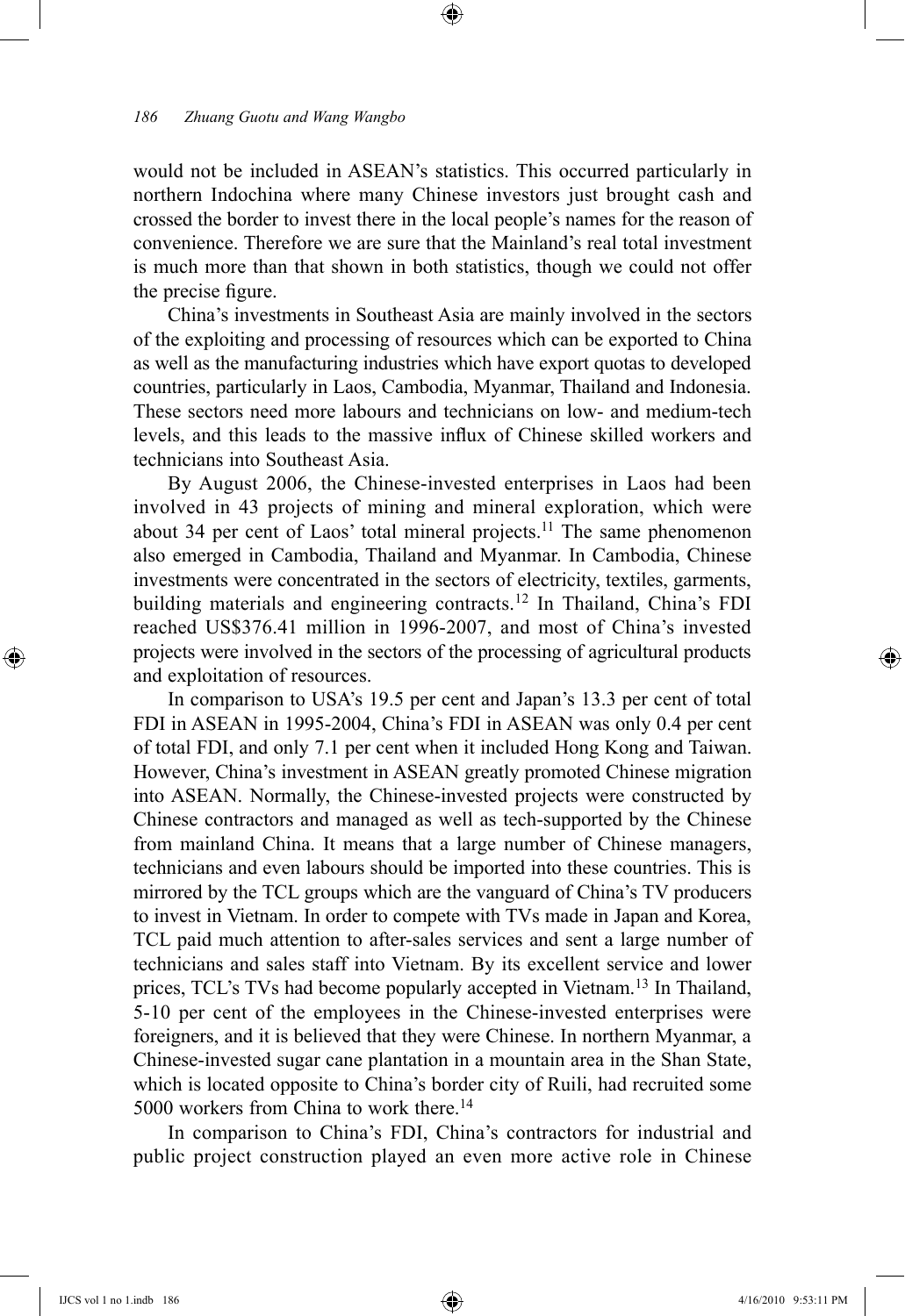migration. China's enterprises of external contracted projects are quietly successful in the international competition in ASEAN and getting stronger in the last few years. ASEAN has been one of the most important markets to Chinese contractors of external project construction. In 2004, Chinese contractors obtained contracted projects valued at a total of US\$23.75 billion and finished the projects valued at US\$14.17 billion, and among them, almost one third of the total contract value was offered by Singapore.<sup>15</sup> In 1995, the Chinese enterprises contracted only a value of US\$495.11 million of project constructions in ASEAN, but by 2005 this figure had increased to US\$28.6193 billion.

⊕

Chinese investments, projects contracted by the Chinese and China's labour cooperation with ASEAN, have led to massive numbers of Chinese technicians, skilled workers and even unskilled workers who being introduced legally to ASEAN. According to China's statistics, this number in 1995 was 40652. By 2000, the number had increased to 113861, and since then, this scale has been keeping stable. Among the ASEAN member countries, Singapore is the most important market to the Chinese external project contractors, and also the country into which the largest number of Chinese workers have been introduced legally. The Chinese contracted projects in Singapore led some 100 thousand Chinese workers from the Mainland into Singapore as early as in 2001, and most of them worked in the construction industry.16

The numbers of contracted workers and technicians in Table 4 refer to those introduced legally from China. Actually, much more Chinese workers and technicians worked in Southeast Asia without work permits. Moreover, because most of the Chinese contracted projects last 1-2 years or longer, and massive numbers of Chinese technicians and administrators and even labours were recruited from the Mainland, many of them adapted to the local social environment and knew how to settle down there after the projects were finished. In Malaysia, the Chinese ambassador recognized there were some 20000-40000 illegal Chinese workers in 2004 while the legally introduced workers from the Mainland were only 3816.<sup>17</sup>

Although we could not provide an exact number of legal and illegal Chinese labours in ASEAN, this figure will not be less than 2000 thousand. In Singapore alone, there were about 746 thousand legal Chinese contracted workers towards the end of 2005. Besides Singapore, Myanmar became the second important market to Chinese external project contractors since 1999. In 1995, Chinese contractors only obtained a value of US\$20 million in Myanmar, but in 1999, it amounted to US\$192.69 million. In 2000-2005, Chinese contractors had obtained a total value of more than US\$17 billion for the project constructions in Myanmar. The rapidly increasing value of Chinese contracted projects could partly explain why so many Chinese flew into Myanmar in the last five years.

⊕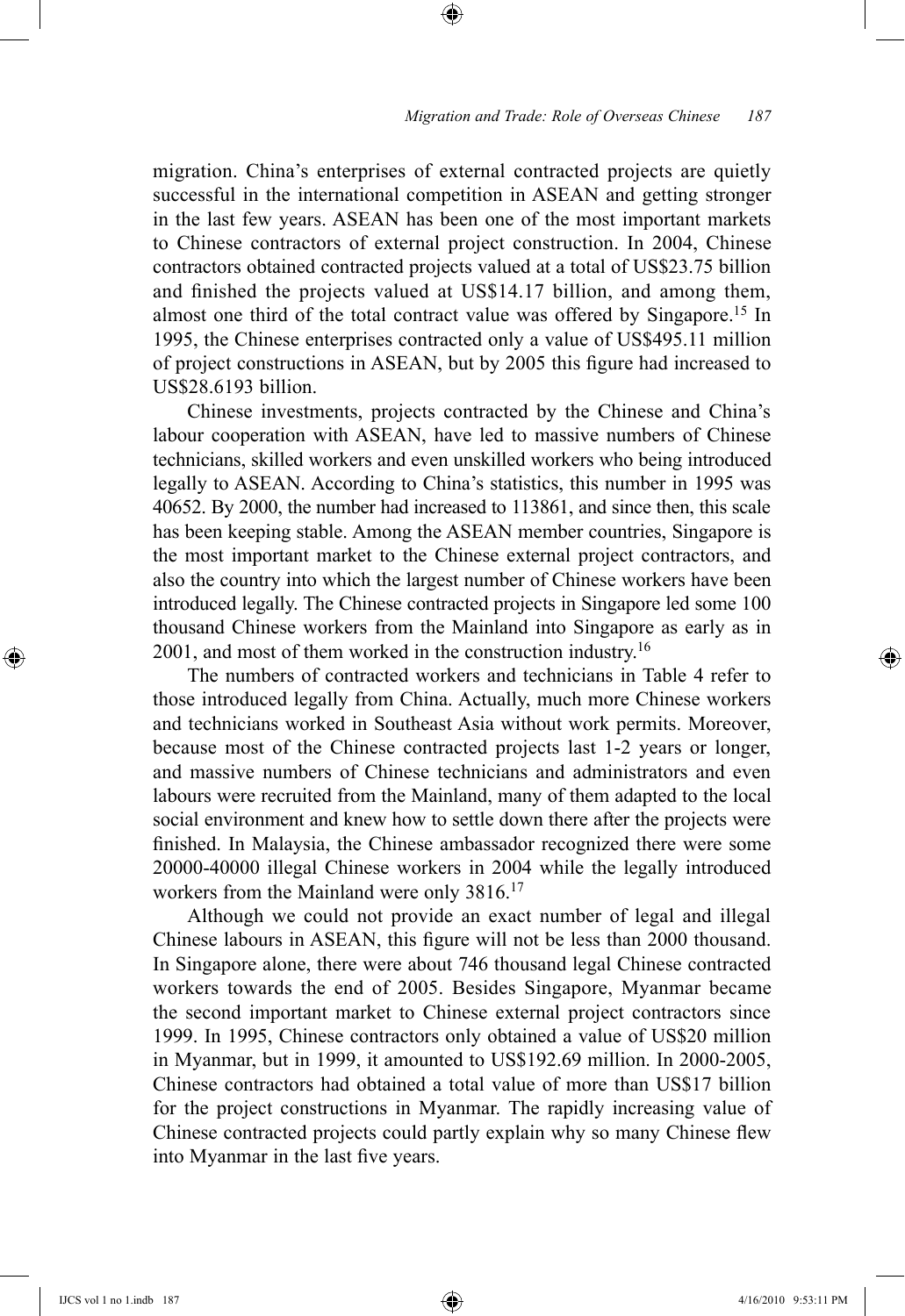|                                                                                                                       |                                                                                |                                                                    |                                                             |                                                            | lable 4 Numbers of Chinese Technicians and Labours Introduced to ASEAN in 1995-2005 |                                                                       |                                                                |                                                                        |         |                                                                |
|-----------------------------------------------------------------------------------------------------------------------|--------------------------------------------------------------------------------|--------------------------------------------------------------------|-------------------------------------------------------------|------------------------------------------------------------|-------------------------------------------------------------------------------------|-----------------------------------------------------------------------|----------------------------------------------------------------|------------------------------------------------------------------------|---------|----------------------------------------------------------------|
| <i>lears</i>                                                                                                          | Singapore                                                                      | ailand                                                             | Malaysia                                                    | Indonesia                                                  | Philippines                                                                         | Vietnam                                                               | Cambodia                                                       | Laos                                                                   | Myannar | Brunei                                                         |
|                                                                                                                       |                                                                                |                                                                    | 1883                                                        | 1016                                                       |                                                                                     |                                                                       |                                                                |                                                                        |         |                                                                |
|                                                                                                                       |                                                                                |                                                                    |                                                             |                                                            |                                                                                     |                                                                       |                                                                |                                                                        |         |                                                                |
| 1956<br>1967 88 9 9 9 0 1 1 2 3 4 5 6 7 8 9 9 9 0 1 2 6 7 8 9 9 9 0 1 2 6 7 8 9 9 9 0 1 2 6 7 8 9 9 9 0 1 2 6 7 8 9 9 | 30863<br>45496<br>58583<br>59705<br>507050<br>81444<br>81444<br>81444<br>81444 | 1906<br>2264<br>2387 879<br>2396 87906<br>2367 87906<br>2367 87906 | 3413<br>5239<br>5238<br>5328<br>557<br>557<br>5335<br>53937 | 832<br>1215 4338<br>1738 5555<br>1738 4815<br>4713<br>4713 |                                                                                     | 1372<br>2035<br>2034<br>3692<br>4716<br>60378<br>6038<br>6038<br>6038 | 563<br>1525 0 388<br>1526 0 388<br>5500 5500<br>5507 5500 4798 | 25<br>2890<br>2730 880<br>2730 888<br>2730 888<br>2730 888<br>2030 894 |         | $139$<br>$343$<br>$55$<br>$55$<br>$75$<br>$75$<br>$75$<br>$75$ |
|                                                                                                                       |                                                                                |                                                                    |                                                             |                                                            |                                                                                     |                                                                       |                                                                |                                                                        |         |                                                                |
|                                                                                                                       |                                                                                |                                                                    |                                                             |                                                            |                                                                                     |                                                                       |                                                                |                                                                        |         |                                                                |
|                                                                                                                       |                                                                                |                                                                    |                                                             |                                                            |                                                                                     |                                                                       |                                                                |                                                                        |         |                                                                |
|                                                                                                                       |                                                                                |                                                                    |                                                             |                                                            |                                                                                     |                                                                       |                                                                |                                                                        |         |                                                                |
|                                                                                                                       |                                                                                |                                                                    |                                                             |                                                            |                                                                                     |                                                                       |                                                                |                                                                        |         |                                                                |
|                                                                                                                       |                                                                                |                                                                    |                                                             |                                                            |                                                                                     |                                                                       |                                                                |                                                                        |         |                                                                |
|                                                                                                                       |                                                                                |                                                                    |                                                             |                                                            |                                                                                     |                                                                       |                                                                |                                                                        |         | 215<br>472<br>263                                              |
|                                                                                                                       |                                                                                | 2900                                                               |                                                             |                                                            |                                                                                     |                                                                       |                                                                |                                                                        |         |                                                                |
|                                                                                                                       |                                                                                |                                                                    |                                                             |                                                            |                                                                                     |                                                                       |                                                                |                                                                        |         |                                                                |

 $\bigoplus$ 

Table 4 Numbers of Chinese Technicians and Labours Introduced to ASEAN in 1995-2005

 $\overline{\phantom{a}}$ 

 $\bigoplus$ 

 $\bigoplus$ 

Source: National Bureau of Statistics of China.

Source: National Bureau of Statistics of China.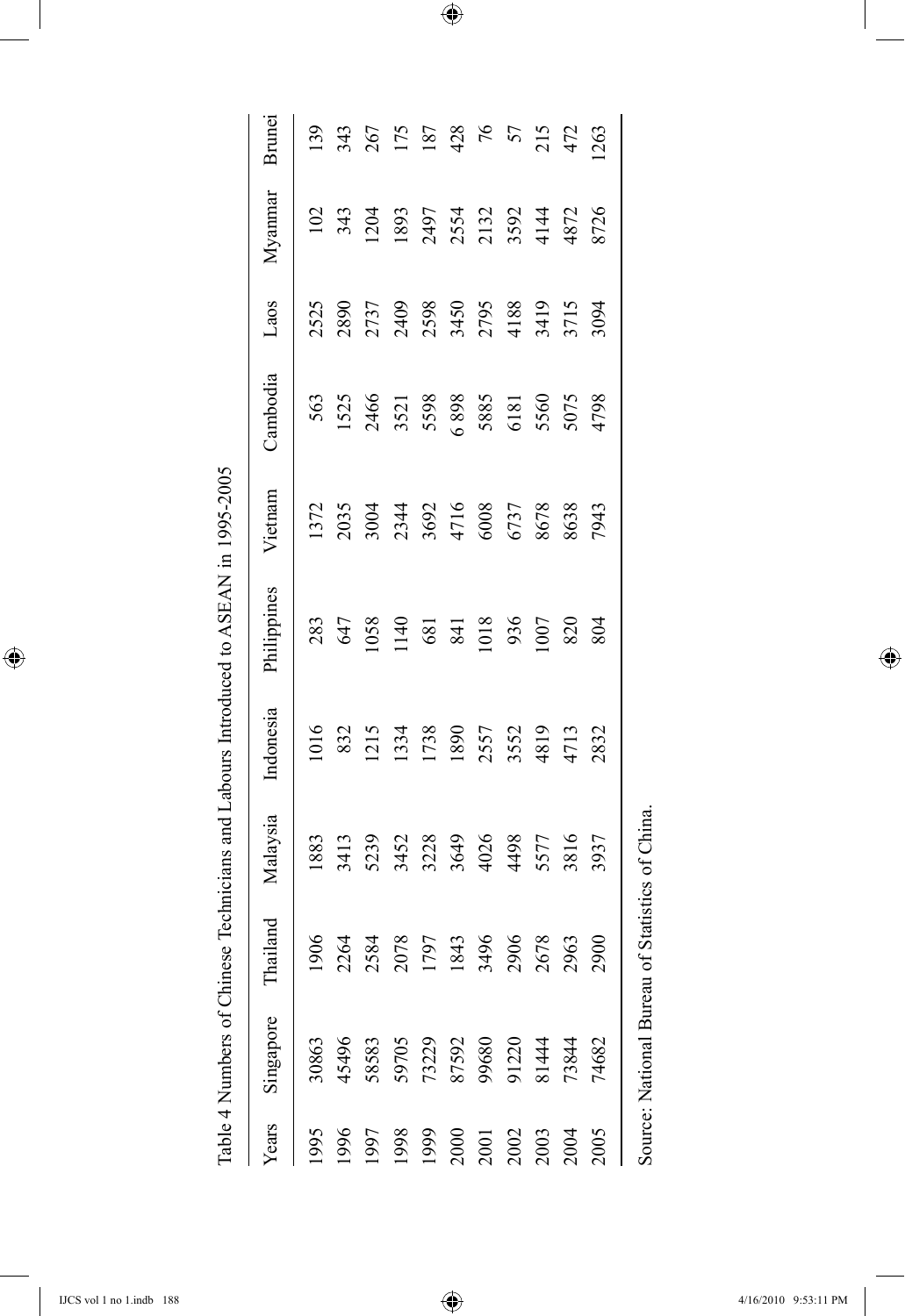China's aids to ASEAN are also a factor which stimulates Chinese labour migration. Mostly, the Chinese aid projects were contracted to Chinese enterprises, and then the contractors introduced technicians and even labours from China for the reasons of cost and administrative convenience. According to a study by Henry Yep of the National Defense University in Washington, in 2003, China's aid to Cambodia nearly matched the US levels, while its aid to the Philippines was roughly four times greater, that to Indonesia was nearly double, and that to Laos was three times greater than that of USA (Kurlantzick, 2006). In Laos, China provided economic aid of more than US\$1200 million in October 2001-March 2004 after China's president visited Laos, and most of the aid was used to build roads, bridges, large electric

⊕

| Countries   | Numbers ('000) | Occupations                                                                                                              | Remarks                                      |
|-------------|----------------|--------------------------------------------------------------------------------------------------------------------------|----------------------------------------------|
| Myanmar     | 1000-1100      | Hawker, trader, farmer,<br>technician, labour, staff                                                                     | Mostly "floating"<br>people"                 |
| Thailand    | 350-400        | Hawker, trader, technician,<br>teacher, artist, staff                                                                    | Mostly "floating<br>people"                  |
| Singapore   | 350-380        | Professional, labour, student,<br>staff, businessman                                                                     |                                              |
| Philippines | 150-200        | Hawker, trader, labour, staff,<br>student                                                                                |                                              |
| Malaysia    | 100-150        | Hawker, labour, student,<br>technician, servant, full-time<br>housewife, retired                                         | Mostly "floating<br>people"                  |
| Vietnam     | $100 - 120$    | Investor and family, manager,<br>technician, trader, hawker                                                              | Mostly "floating<br>people" and<br>Taiwanese |
| Indonesia   | 100            | Investor and family, trader,<br>hawker, technician                                                                       | <b>Mostly Taiwanese</b>                      |
| Laos        | 100            | Hawker, trader, farmer,<br>technician, labour, staff                                                                     | Mostly "floating"<br>people"                 |
| Cambodia    | 50-100         | Mostly "floating<br>Hawker, trader, technician,<br>staff<br>people"                                                      |                                              |
| Total       | 2300-2650      | Mostly "floating<br>Involved in all occupations<br>except politics, the majority<br>people"<br>being hawkers and traders |                                              |

| Table 5 Estimation of New Chinese Migrants in Southeast Asia by 2006 |  |  |
|----------------------------------------------------------------------|--|--|
|----------------------------------------------------------------------|--|--|

⊕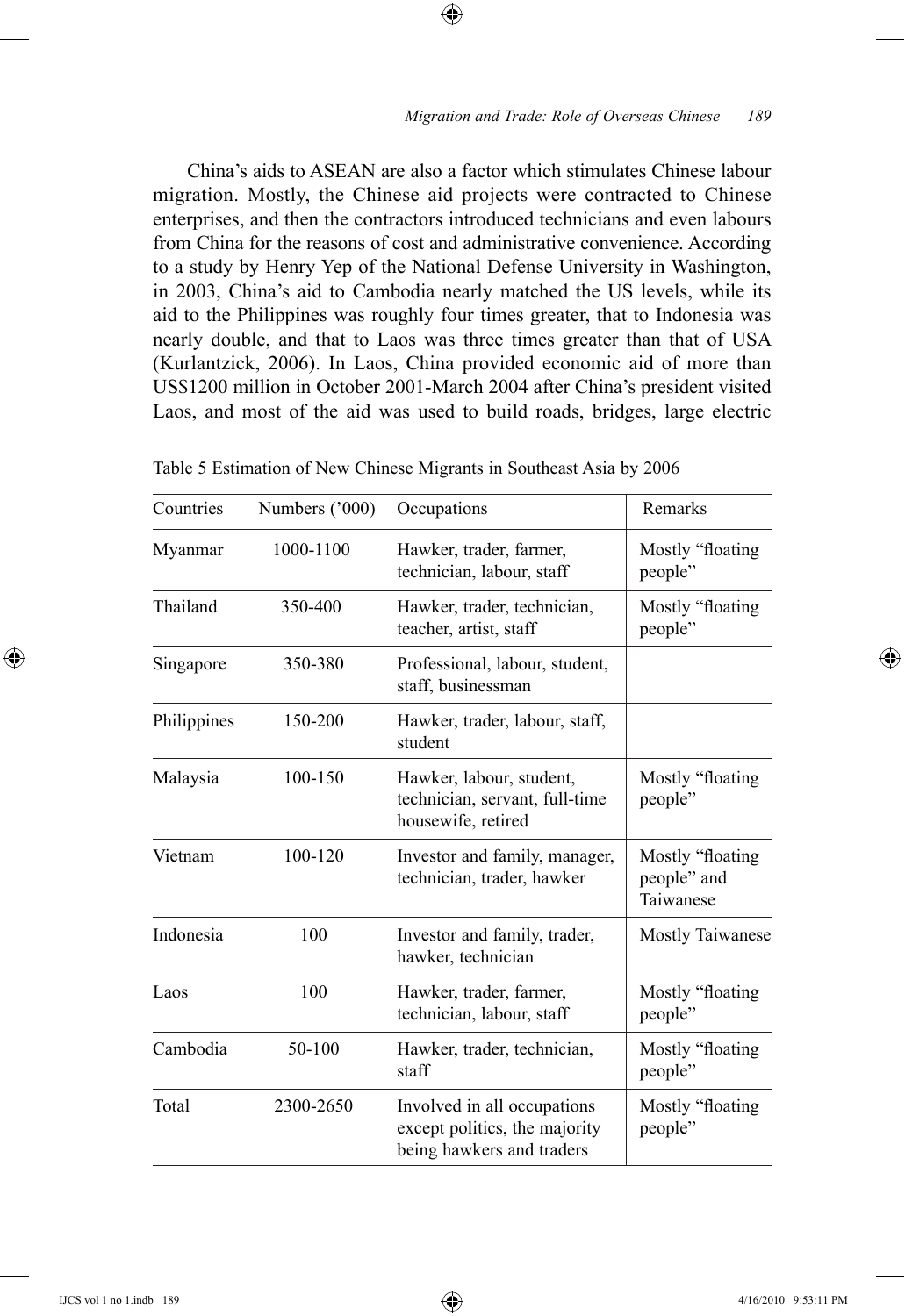utilities and cement, as well as large public buildings like the national culture palace.<sup>18</sup> Since Laos could almost not offer any mining technicians and even skilled constructors, it would be reasonable that all the constructing projects are crewed by the Chinese.

⊕

According to the estimation by Zhuang (2008), the total number of new Chinese migrants entering Southeast Asia probably amounted to 2300-2650 thousand from the late 1980s to the present day.

#### **4. Conclusion**

⊕

The Chinese migrants into Southeast Asia constituted a part of the tide of the new Chinese emigration during the last 30 years since the Chinese government relaxed the policy forbidding overseas emigration. However, the motives and career structure of those migrants going to the developed world and those heading for Southeast Asia have been quite different.

The economic integration between China and ASEAN is the most important factor to drive Chinese migrants into Southeast Asia. The last ten years witnessed a high tide of mutual investments and rapidly increasing trade between the mainland China and Southeast Asia. As a result of the rapid growth of exports, investments, aids and contracted constructions from China to ASEAN, more than two million Chinese went to ASEAN in the last twenty years, particularly the countries bordering China. They are engaging in all occupations except politics, particularly as traders and hawkers selling cheap Chinese goods. In return, several hundred thousand Southeast Asians reside in China managing their investments, like those from Singapore, Malaysia, the Philippines, Thailand and Indonesia, or earning their livelihood, like those from Vietnam, Cambodia and Myanmar.

It seems that a historical phenomenon is appearing again. The overseas expansion of the Chinese business network brought about Chinese emigration from the early 17th century to mid-19th century, which resulted in a large Chinese society in Southeast Asia, and in return, these Chinese migrants became a pillar of the Chinese overseas expanding network by playing their roles both as sellers and consumers of Chinese goods. Currently, the new Chinese migrants are not only greatly dependent on the Chinese goods like their predecessors, but are also benefiting from the capital, technology and aids to ASEAN from China. In return they are contributing to the economic integration between China and ASEAN. However, it is a new phenomenon that more than a hundred thousand Chinese professionals and students have been working and studying in Southeast Asia and most of them are concentrated in Singapore and Malaysia. This trend will continue in the near future as there are many well-educated Chinese who are keen to go abroad and they are welcome by these two countries.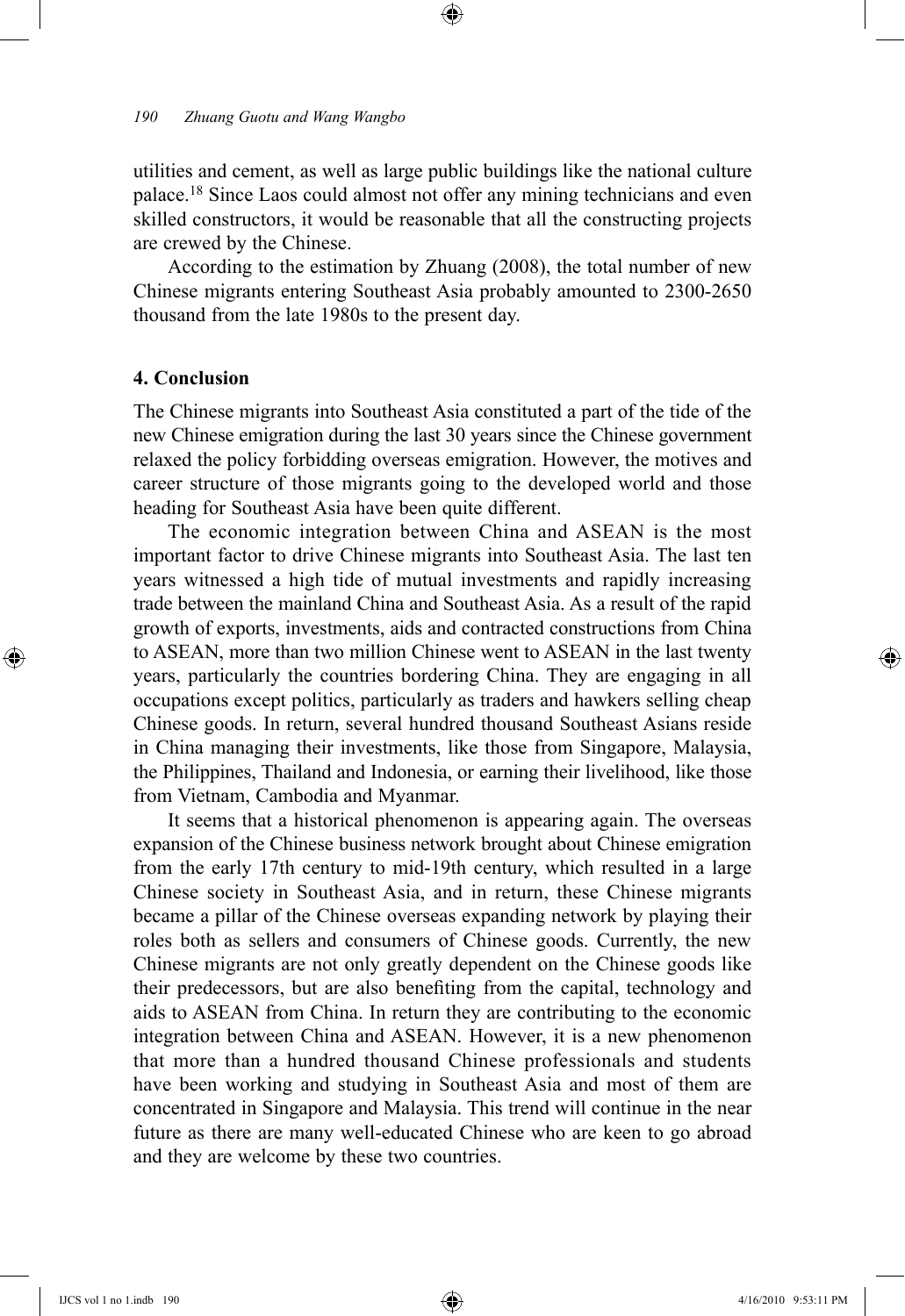In all the countries of ASEAN, most of these new Chinese migrants are traders and hawkers who make a living mainly by selling cheap Chinese goods to the local people, including the ethnic Chinese. The Chinese-invested enterprises and project constructions contracted by China's enterprises, some of which were financed by China as aid projects or investments, led to a large number of mainland Chinese technicians and labours flowing into ASEAN. In return they became consumers of Chinese goods and promoted the flow of more Chinese traders and hawkers into the ASEAN countries, particularly Myanmar, Thailand, Laos and Cambodia. It is also significant for the new Chinese migrants to engage in commercial agriculture upon their arrival in northern Indochina in order to make use of the tax free condition to export agricultural products to China, which represents a new phenomenon which has never happened before in the history of free Chinese overseas emigration. The Chinese migrants engaging in agriculture are less floating than any other kinds of Chinese migrants, and their growing in number is forming new Chinese communities in northern Myanmar, Cambodia, Laos and northern Thailand.

⊕

Whether it is in Singapore where immigration is strictly controlled or in Myanmar where the border or immigration control is loose, a small or big part of the new Chinese migrants is undocumented because they can easily disappear in the vast ethnic Chinese communities in Southeast Asia. In Malaysia, the Philippines, Laos, Cambodia, Thailand, and particularly in Myanmar, the undocumented Chinese constitute a great part of the new Chinese migrants.

The arrivals of the new Chinese migrants, in general, are welcome by the authorities and people in Southeast Asia. Benefiting from the economic integration of China and ASEAN, they bring capital, technology, cheap Chinese goods and even advanced administration to Southeast Asia and contribute to the economic development of Southeast Asia, particularly the inland areas of Indochina. In return, the new Chinese migrants in ASEAN play a key role in China's exports, foreign aids and contracted project constructions in ASEAN, and a great number of emigrants have served to reduce the situation of labour surplus in the sending places in China.

The key mark of globalization is the free flow of capital, technology and labour among countries. In the context of globalization and the rapid growth of economic integration of China and ASEAN, the trend of Chinese emigration to Southeast Asia will continue in a certain scale in the near future as the presence of the Chinese migrants in ASEAN is bringing a win-win situation to both sides. In return, a great number of Southeast Asians will flow into China to manage their investments or find good opportunities in the developed parts of China.

⊕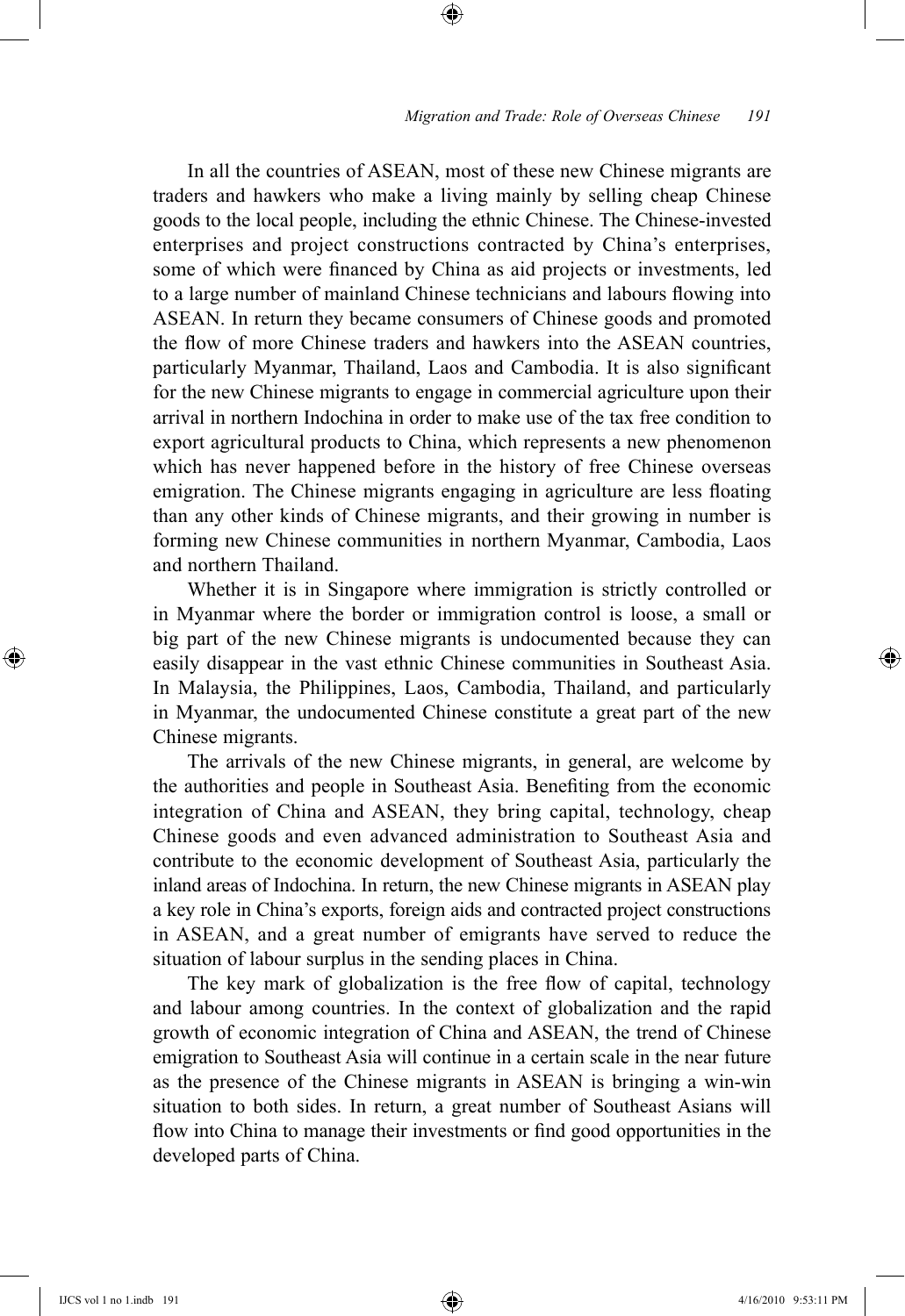## **Notes**

1. Most of the numbers are estimations and not from population censuses. They are from Suryadinata (1997: 7). We doubt the number of Indonesian Chinese, which is obviously an underestimation.

⊕

- 2. *Survey on Overseas Chinese from Fuzhou City*, by the Council of Overseas Chinese Affairs of the Government of Fuzhou City, 2006, unpublished.
- 3. The term "new Chinese migrants" we used here refers to the Chinese who emigrated abroad since the end of the 1970s and who are distinct from the old ones who went abroad before the 1950s. This term has become popular around the world, being used by scholars who study Chinese overseas or Chinese emigration, though this term is often used with minor variations regarding definition.
- 4. Figures from the Ministry of Education of China. <*www.Chisa.edu.cn/newchisa/ web/8/2004-02-23/news\_17713.asp*>
- 5. Figure from the 2006 survey statistics of the Office of Overseas Chinese Affairs of Fujian Province.
- 6. For example, Nyiri Pal, a Hungarian Sinologist, gave this comment and received wide recognition (see Bertil Lintner, "Third Wave: A New Breed of Migrants Fans Out", *Asia Times Online*, 17th April 2007).
- 7. *Renmin Ribao* (People Daily), Beijing, 9th August 1990.
- 8. Figures from the Ministry of Commerce of China.
- 9. Figures from *China Commerce Yearbook 2008*, Beijing: China Commerce and Trade Press, 2008.
- 10. The cases of Liem Sioe Liong and Mochtar Riady's investment in the Mainland before 2000 can be seen as a model of the Southeast Asian Chinese indirect investment through Hong Kong (see Tracy and Lever-Tracy, 2002: 68-69).
- 11. The Mining Ministry of Laos, cited from the Economic Department of the Chinese Embassy in Laos.
- 12. *Guide of Investment in Cambodia*, compiled by the Economic Department of the Chinese Embassy in Cambodia.
- 13. Association of China's Overseas Industrial Development and Planning (ed.), *Zhongguo Haiwai Touzi Niandu Baogao 2005-2006* [Annual report of China's overseas investment 2005-2006], Beijing: Social Science and Document Press, 2006, pp. 113-114.
- 14. Unpublished interview materials by Dr Qu Jianwen, the Vice-Dean of the School for International Studies in Yunnan University, 2006.
- 15. Figures from the Economic and Commercial Counselor's Office of the Embassy of China in Singapore.
- 16. Yang Ruoqian, "Why Are Chinese Workers Falling Easy Prey in Singapore: Analysis", *People Daily*, 10th July 2002.
- 17. *Nanyang Press* (南洋商报, Malaysia), 18th April 2004.
- 18. Interview of Liu Yongxing, the Chinese ambassador in Laos, by journalist of Xinhua News Agency.

 $\bigoplus$